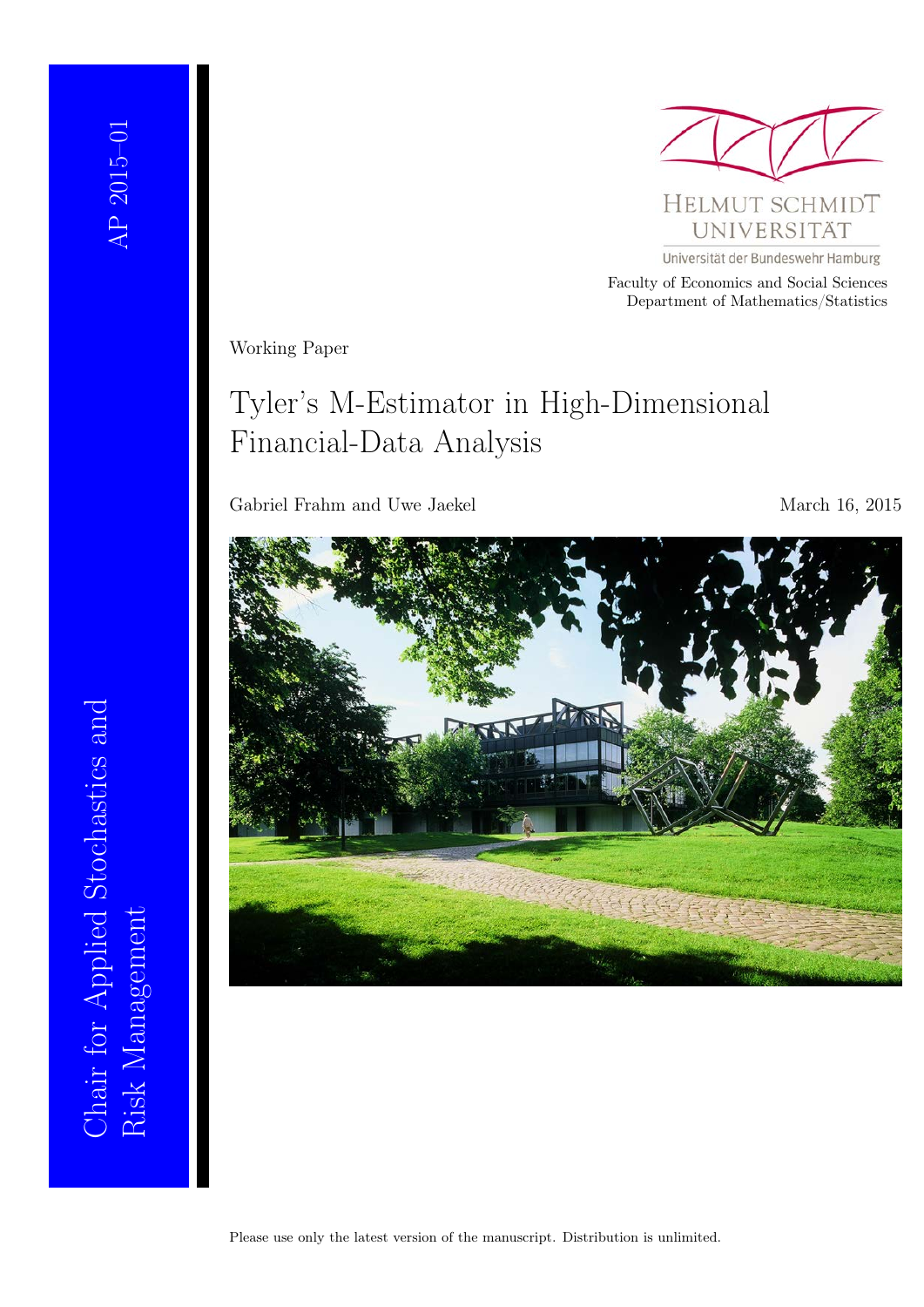# Tyler's M-Estimator in High-Dimensional Financial-Data Analysis

## Gabriel Frahm

Helmut Schmidt University Faculty of Economics and Social Sciences Department of Mathematics/Statistics Chair for Applied Stochastics and Risk Management Holstenhofweg 85, D-22043 Hamburg, Germany

URL: www.hsu-hh.de/stochastik Phone: +49 (0)40 6541-2791 E-mail: frahm@hsu-hh.de

#### Uwe Jaekel

University of Applied Sciences Koblenz, RheinAhrCampus Faculty for Economics and Social Sciences Department of Mathematics and Technology Südallee 2, D-53424 Remagen, Germany

URL: www.hs-koblenz.de/profile/jaekel Phone: +49 (0)2642 932-334 E-mail: jaekel@hs-koblenz.de

Working Paper Please use only the latest version of the manuscript. Distribution is unlimited.

Supervised by: Prof. Dr. Gabriel Frahm Chair for Applied Stochastics and Risk Management

URL: www.hsu-hh.de/stochastik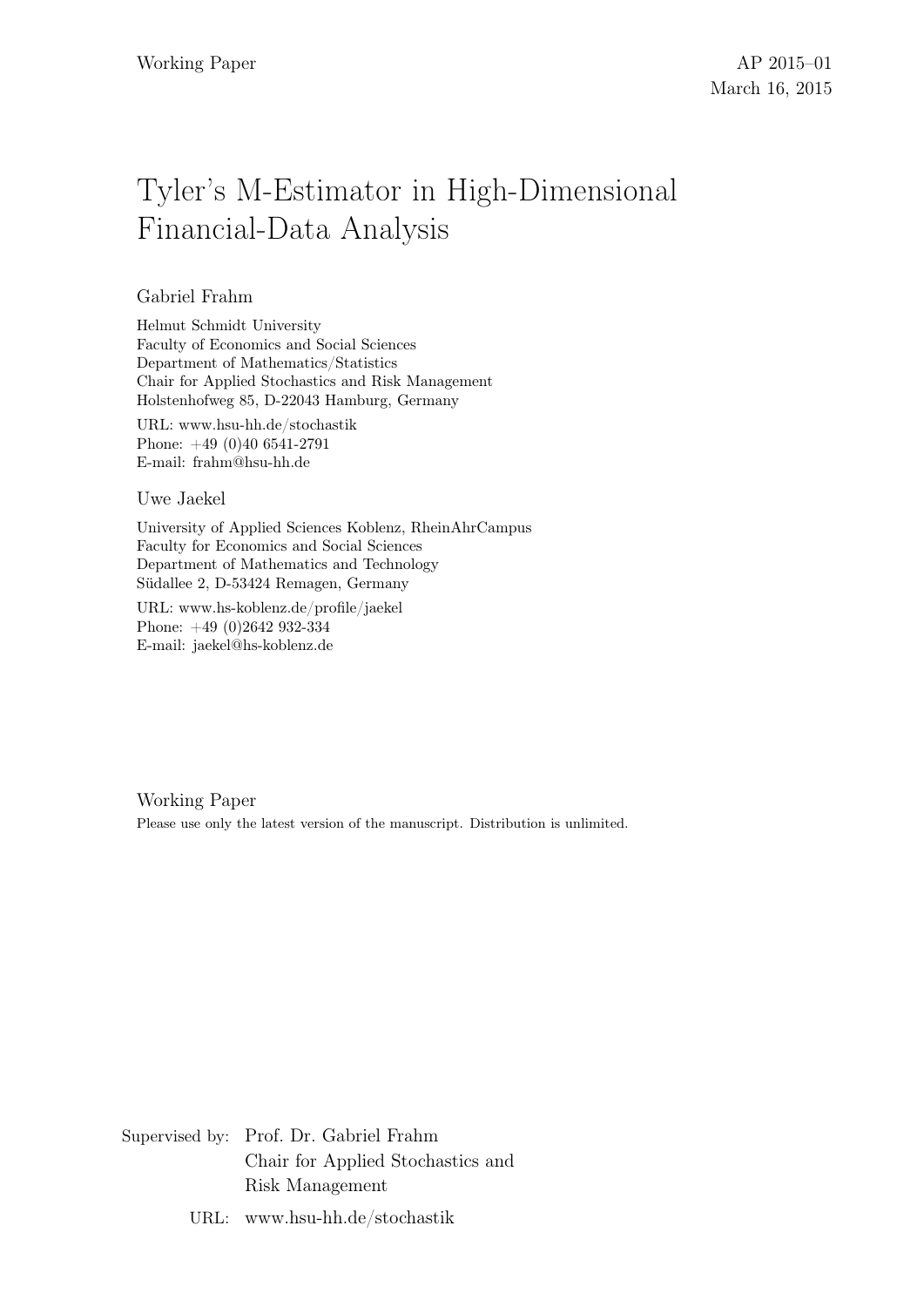# **Tyler's M-Estimator in High-Dimensional Financial-Data Analysis**

Gabriel Frahm\* Helmut Schmidt University Department of Mathematics/Statistics Chair for Applied Stochastics and Risk Management

Uwe Jaekel†

University of Applied Sciences Koblenz, RheinAhrCampus Department of Mathematics and Technology

March 16, 2015

#### **Abstract**

*Standard methods of random matrix theory have been often applied to high-dimensional financial data. We discuss the fundamental results and potential shortcomings of random matrix theory by taking the stylized facts of empirical finance into consideration. In particular, the Marˇcenko-Pastur law generally fails when analyzing the spectral distribution of the sample covariance matrix if the data are generalized spherically distributed and heavy tailed. We propose Tyler's M-estimator as an alternative. Substituting the sample covariance matrix by Tyler's M-estimator resolves the typical difficulties that occur in financial-data analysis. In particular, the Marˇcenko-Pastur law remains valid. This holds even if the data are not generalized spherically distributed but independent and identically distributed.*

**Keywords:** Generalized elliptical distribution, Marˇcenko-Pastur law, principal-components analysis, random matrix theory, semicircle law, tail dependence, Tyler's M-estimator.

**JEL Subject Classification:** C46, C58

<sup>\*</sup>Phone: +49 40 6541-2791, e-mail: frahm@hsu-hh.de.

<sup>†</sup>Phone: +49 2642 932-334, e-mail: jaekel@hs-koblenz.de.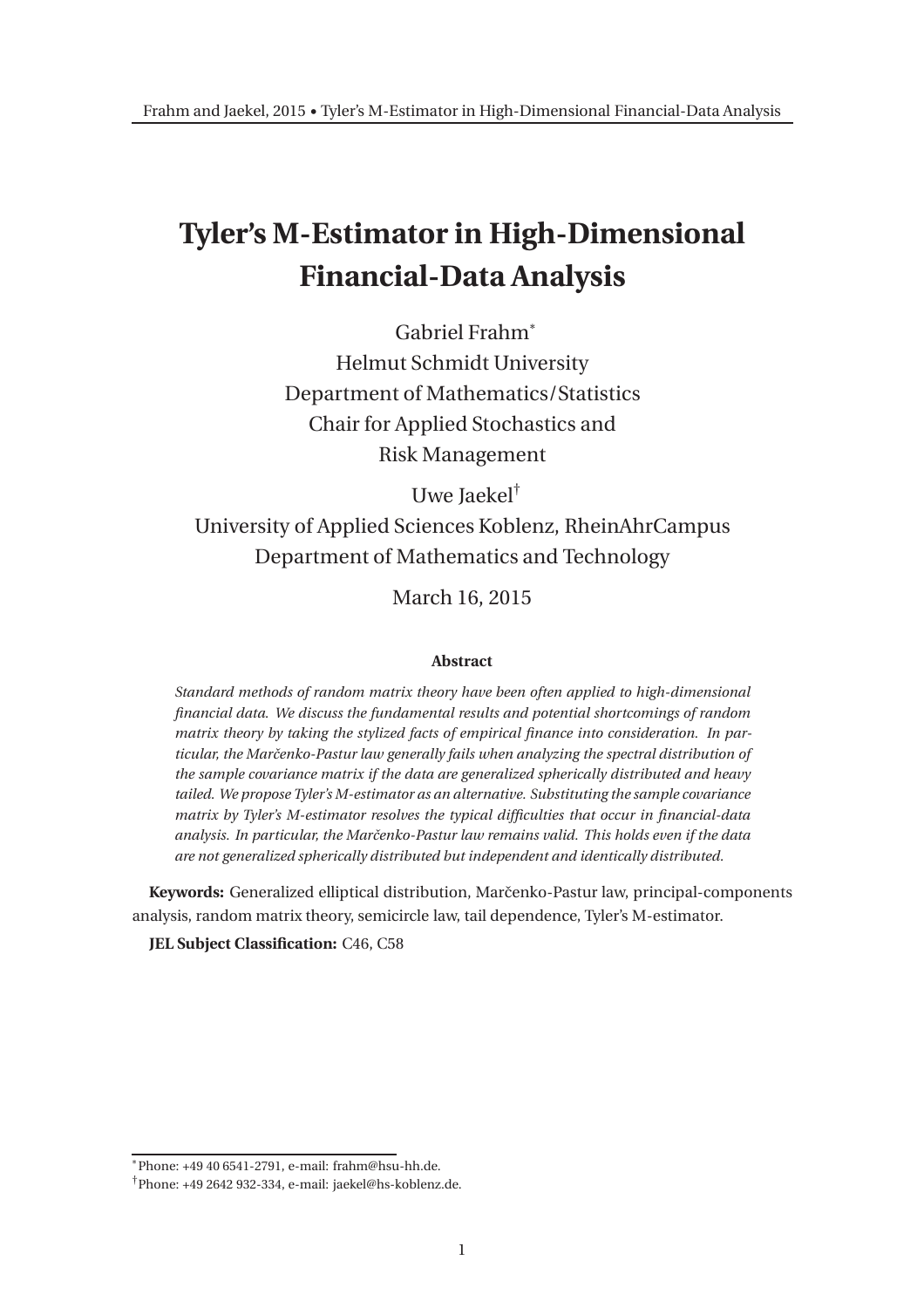

Figure 1: Normal Q-Q plots of daily log-returns on OMX Helsinki 25 (left) and DAX 30 (right) from 2007-01-03 to 2009-12-31 (*n* = 756).

### 1. Motivation

The distribution of short-term asset returns usually exhibits heavy tails or at least leptokurtosis, tail dependence, skewness, volatility clusters or even long memory, etc. Moreover, highfrequency data generally are non-stationary, have jumps, and are strongly dependent. These stylized facts can be observed in particular for stocks, stock indices, and foreign exchange rates. Indeed, the literature on this topic is overwhelming (Bouchaud et al., 1997, Breymann et al., 2003, Ding et al., 1993, Eberlein and Keller, 1995, Embrechts et al., 1997, Engle, 1982, Fama, 1965, Junker and May, 2005, Mandelbrot, 1963, McNeil et al., 2005, Mikosch, 2003, etc.).

Figure 1 shows normal Q-Q plots of daily log-returns on the OMX Helsinki 25 and DAX 30 from 2007-01-03 to 2009-12-31.<sup>1</sup> Hence, the chosen period covers the financial crisis 2007– 2009. During this period we can observe  $n = 756 \log$ -returns and the given Q-Q plots clearly indicate that the normal-distribution hypothesis is inappropriate. More precisely, the probability of extremes is much higher than suggested by the normal distribution.

Figure 2 shows the joint distribution of the log-returns considered above. We can observe the following effects in the scatter plot:

- 1. The central region of the distribution seems to be elliptically contoured.
- 2. In the margins, the joint distribution of asset returns is asymmetric.
- 3. There is a number of outliers or extreme values.
- 4. Extremes typically occur simultaneously.

The fact that extreme asset returns typically occur simultaneously is denoted by tail dependence. This is part of copula theory as well as multivariate extreme value theory. A profound treatment of copula theory can be found, e.g., in Joe (1997) and Nelsen (2006). Moreover,

 $1$ The particular choice of the stock indices shall symbolize the nice and fruitful collaboration between Hannu Oja (Finland) and Gabriel Frahm (Germany). Nonetheless, the empirical phenomena that can be observed in the figures occur worldwide for most other stocks and stock indices. The data used in this work have been obtained from VWD (Vereinigte Wirtschaftsdienste GmbH).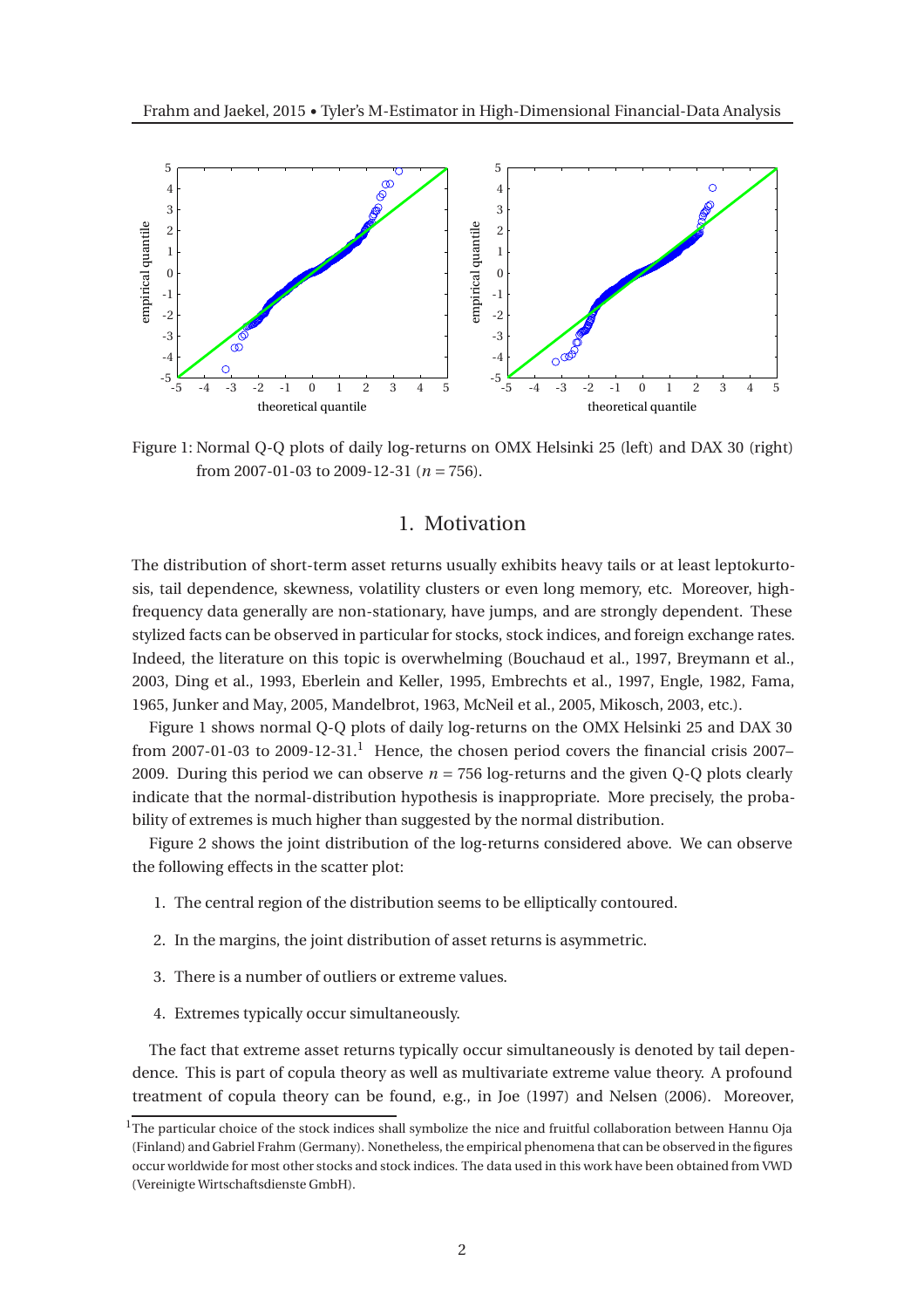

Figure 2: Daily log-returns on OMX Helsinki 25 vs. DAX 30 from 2007-01-03 to 2009-12-31.

Mikosch (2003, Ch. 4) gives a nice overview of extreme value theory. The (lower) tail-dependence coefficient of a pair of random variables *X* and *Y* or, equivalently, of their joint distribution, is defined as

$$
\lambda(X,Y) := \lim_{t \searrow 0} \mathbb{P}\big(F_Y(Y) \le t \mid F_X(X) \le t\big) = \lim_{t \searrow 0} \frac{C(t,t)}{t},
$$

where *C* is the copula of  $(X, Y)$ ,  $F_X$  is the marginal cumulative distribution function (c.d.f.) of *X*, and *F<sup>Y</sup>* is the marginal c.d.f. of *Y* . There exist various ways to extend the concept of tail dependence to the multivariate case (De Luca and Rivieccio, 2012, Ferreira and Ferreira, 2012, Frahm, 2006).

## 2. Elliptical and Generalized Elliptical Distributions

### 2.1. Elliptical Distributions

It is well-known that the multivariate normal distribution neither allows for heavy tails nor for tail dependence. To overcome this problem, members of the traditional class of elliptical distributions (Cambanis et al., 1981, Fang et al., 1990, Kelker, 1970) are often proposed for the modeling of asset returns (cf., e.g., Bingham and Kiesel, 2002, Eberlein and Keller, 1995, McNeil et al., 2005, Ch. 3).

In the following  $\mathscr{S}^{k-1} := \{ \mathbf{u} \in \mathbb{R}^k : \|\mathbf{u}\| = 1 \}$  represents the unit hypersphere, i.e.,  $\|\cdot\|$  denotes the Euclidean norm on  $\mathbb{R}^k$ .

**Definition 1** (Elliptical Distribution)**.** *A d -dimensional random vector* **X** *is said to be elliptically distributed if and only if there exist*

- 1. a k-dimensional random vector **U**, uniformly distributed on  $\mathcal{S}^{k-1}$ ,
- *2. a nonnegative random variable* R *being stochastically independent of* **U***,*
- 3. *a vector*  $\mu \in \mathbb{R}^d$ , and a matrix  $\Lambda \in \mathbb{R}^{d \times k}$  such that

$$
X = \mu + \mathcal{R}\Lambda U.
$$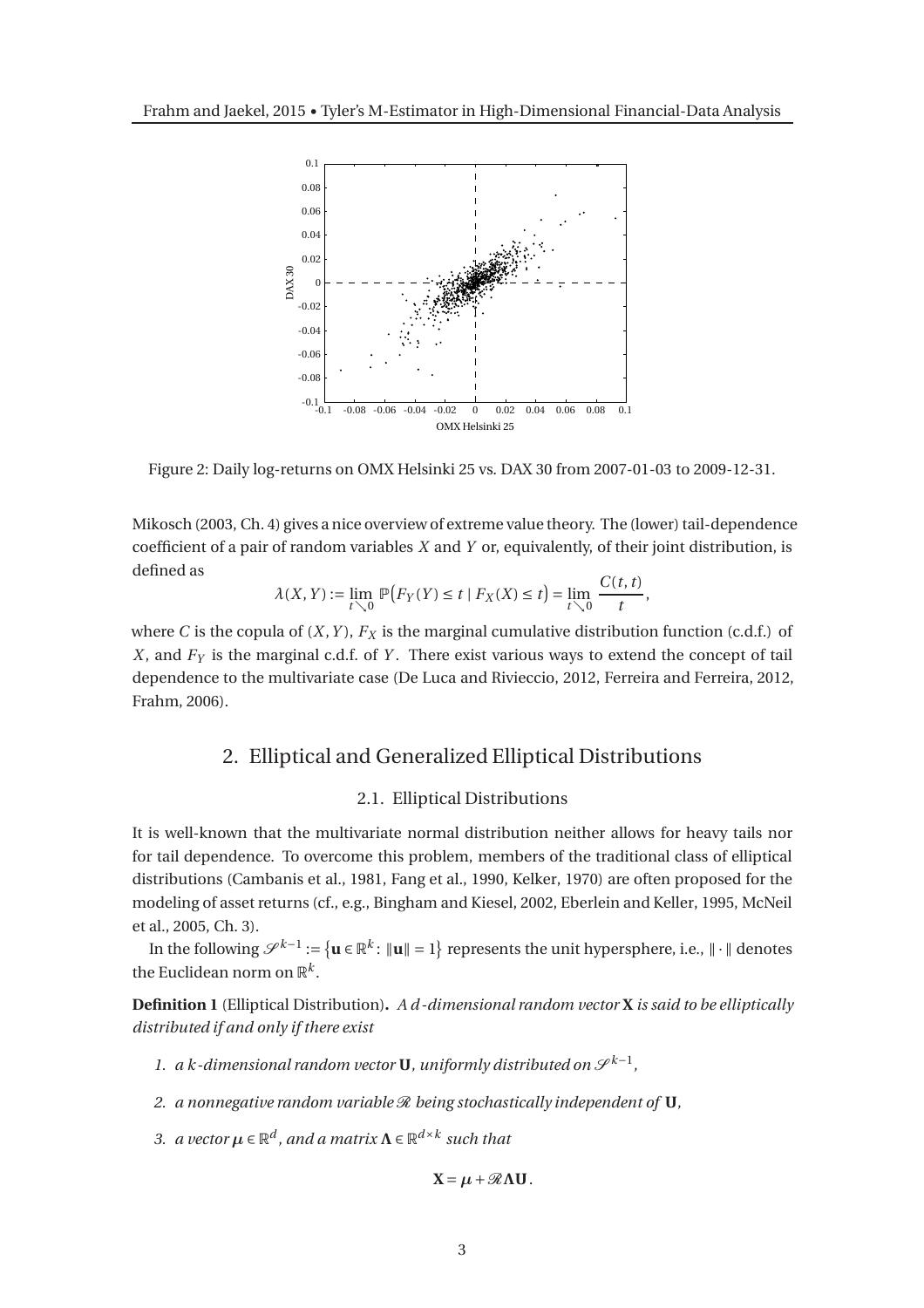#### *The random vector* **X** *is said to be spherically distributed if and only if*  $X = \mathcal{R}U$ *.*

We will assume that the location vector  $\mu$  is known and so we set  $\mu = 0$  without loss of generality. Further, we will call  $\Sigma = \Lambda \Lambda^{\top}$  the dispersion matrix of **X** and  $\mathcal{R}$  its generating variate.

The main fact that we would like to point out for the further discussion is that elliptical distributions possess two sorts of dependencies, viz

- 1. *linear* dependencies, which can be expressed by the dispersion matrix **Σ** and
- 2. *nonlinear* dependencies imposed by the generating variate  $\mathcal{R}$ .

For example, consider a bivariate elliptically distributed random vector with components *X* and *Y*. Further, suppose that the generating variate  $\mathcal R$  is regularly varying. This means we have that

$$
\mathbb{P}(\mathcal{R} > x) = f(x) \, x^{-\alpha}, \qquad \forall \, x > 0,
$$

where *f* is a slowly varying function, i.e.,  $f(tx)/f(x) \rightarrow 1$  as  $x \rightarrow \infty$  for every  $t > 0$ . The number  $\alpha > 0$  represents the tail index of  $\mathcal R$  (Mikosch, 2003). Thus  $\mathbb P(\mathcal R > x)$  tends to a power law for  $x \to \infty$  and  $\Re$  is said to be "heavy tailed." It is intuitively clear that in this case the two components *X* and *Y* are heavy tailed, too. In fact, as is shown by Frahm et al. (2003), the tail-dependence coefficient of *X* and *Y* amounts to

$$
\lambda = 2\bar{t}_{\alpha+1}\left(\sqrt{\alpha+1}\,\sqrt{\frac{1-\rho}{1+\rho}}\right),
$$

where  $\bar{t}_v$  denotes the survival function of Student's *t*-distribution with  $v > 0$  degrees of freedom and  $\rho$  is the linear correlation coefficient of *X* and *Y*. Hence, the tail dependence is essentially determined by the tail index,  $\alpha$ , of  $\mathcal{R}$ . In particular, the components *X* and *Y* can highly depend on each other in a nonlinear way even if they are uncorrelated, i.e., if  $\rho = 0$  but  $\mathcal R$  is regularly varying. The same conclusion can be drawn in the multivariate case (Frahm, 2006). Without regular variation, the most evident example, where the components of **X** are uncorrelated but (strongly) dependent, is the uniform distribution on a sphere.

#### 2.2. Generalized Elliptical Distributions

Elliptical distributions inherit many nice properties from the Gaussian distribution. For example, they are closed under affine-linear transformations, the marginal distributions are also elliptical, and even the conditional distributions remain elliptical. Many elliptical distributions are infinitely divisible, which is an appealing property in the context of financial-data analysis (Bingham and Kiesel, 2002). Further, due to the simple stochastic representation of elliptical distributions, they are appropriate for the modeling of high-dimensional financial data. Nevertheless, they suffer from the property of symmetry. For this reason we will bear on the class of generalized elliptical distributions (Frahm, 2004, Ch. 3).

**Definition 2** (Generalized Elliptical Distribution)**.** *A d -dimensional random vector* **X** *is said to be generalized elliptically distributed if and only if there exist*

- 1. a k-dimensional random vector **U**, uniformly distributed on  $\mathcal{S}^{k-1}$ ,
- *2. a random variable* R*,*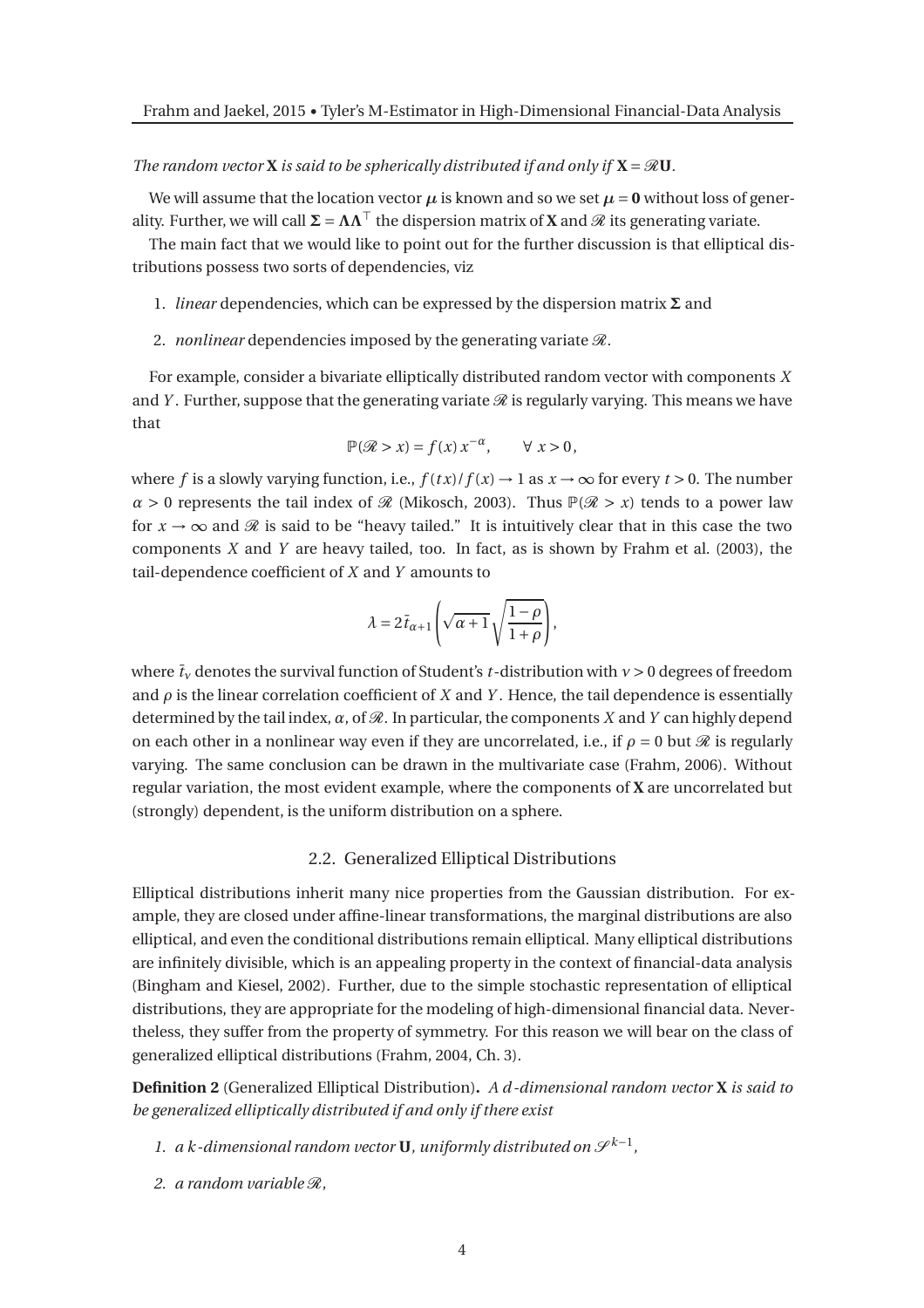

Figure 3: Simulated generalized elliptically distributed daily log-returns (*n* = 756).

3. *a vector*  $\mu \in \mathbb{R}^d$ , and a matrix  $\Lambda \in \mathbb{R}^{d \times k}$  such that

$$
X=\mu+\mathcal{R}\Lambda U.
$$

#### *The random vector* **X** *is said to be generalized spherically distributed if and only if*  $X = \mathcal{R}U$ *.*

All components of elliptical distributions, i.e., the location vector  $\mu$ , the linear operator  $\Lambda$ , and the generating variate  $\mathcal{R}$ , are preserved in Definition 2. The only difference is that  $\mathcal{R}$  can be negative and even more it may depend on **U**. This means the radial part of **X** may depend on its angular part. This allows us to control for tail dependence and asymmetry. A more detailed discussion regarding the practical implementation of generalized elliptical distributions can be found in Frahm (2004, Sec. 3.4) and Kring et al. (2009).

It is worth pointing out that the class of generalized elliptical distributions does not only include the traditional class of elliptical distributions, but also the class of skew-elliptical distributions (Branco and Dey, 2001, Liu and Dey, 2004). The latter can be obtained by a modeling technique called hidden truncation (Arnold and Beaver, 2004, Frahm, 2004, p. 47). However, skew-elliptical distributions have been introduced especially for the modeling of skewness and heavy tails rather than tail dependence (Branco and Dey, 2001).

By fitting Student's *t*-distribution to daily log-returns on stocks, several authors come to the conclusion that the number of degrees of freedom, *ν*, typically lies between 3 and 7 (see, e.g., McNeil et al., 2005, p. 85). Hence, the *t*-distribution seems to provide a fairly good fit to daily log-returns. Figure 3 contains simulated generalized elliptically distributed daily log-returns. The simulation is based on the idea that *ν* depends on the direction of the data. More precisely, the log-returns have been simulated as follows:

- 1. We calculated the eigenvector, **v**, associated with the larger eigenvalue of the sample covariance matrix of the  $n = 756$  daily log-returns depicted in Figure 2. This means we applied a principal-components analysis.
- 2. Then we simulated  $n = 756$  i.i.d. random vectors  $X_t = \mathcal{R}_t \Lambda U_t$  ( $t = 1, 2, ..., n$ ), where  $\Lambda$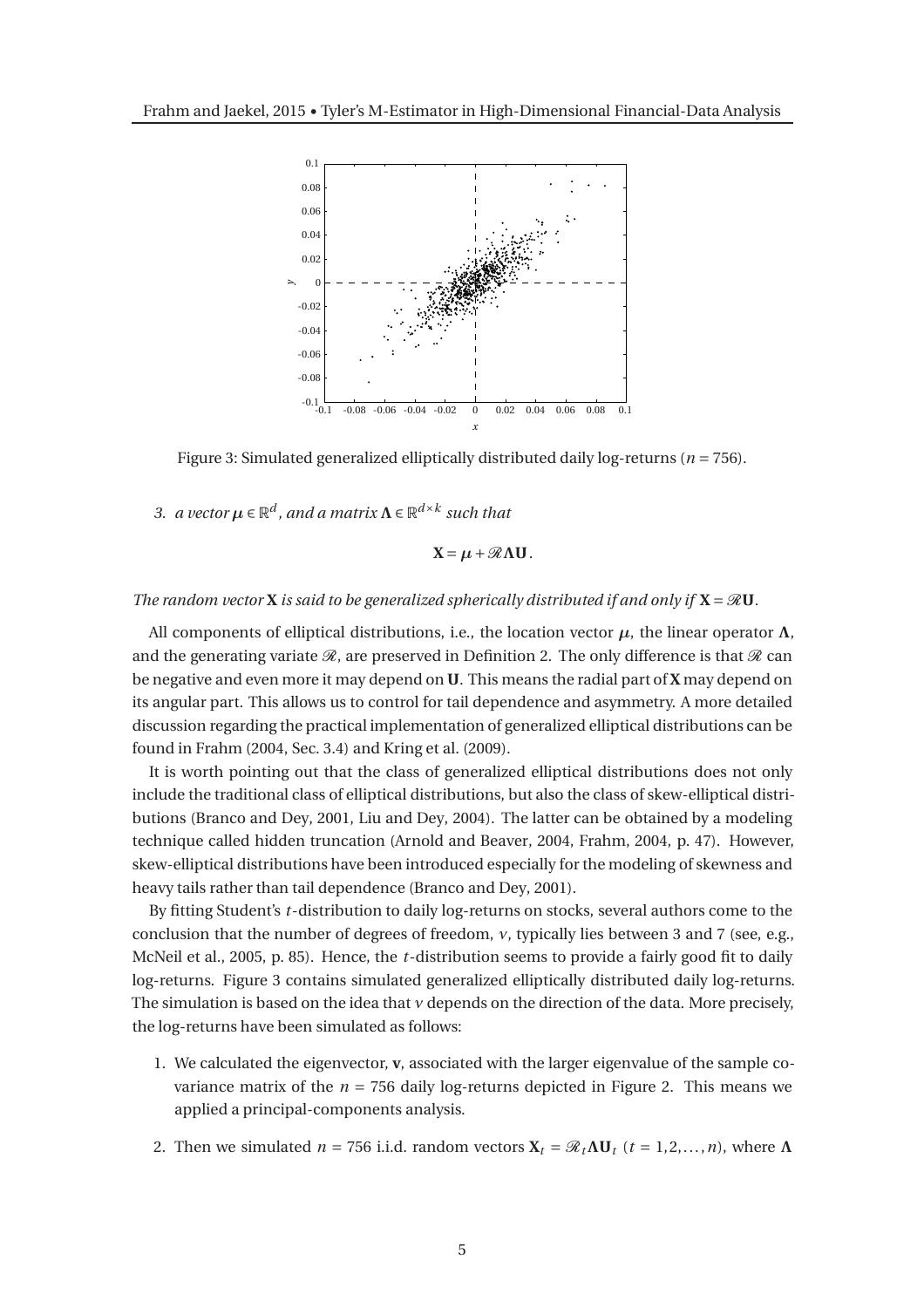denotes the lower triangular Cholesky root of the sample covariance matrix.<sup>2</sup> Moreover, the generating variate is given by

$$
\mathcal{R}_t = \sqrt{\frac{\chi_{t,2}^2}{\chi_{t,\nu}^2/\nu}}
$$

with  $v = 5 + 95 \left( \min \left\{ \angle (\mathbf{\Lambda} \mathbf{U}_t, \mathbf{v}), \angle (\mathbf{\Lambda} \mathbf{U}_t, -\mathbf{v}) \right\} / (\pi/2) \right)^2$ , where  $\angle (\mathbf{a}, \mathbf{b})$  denotes the angle between  $\mathbf{a}, \mathbf{b} \in \mathbb{R}^2$  and  $\chi^2_{t,2}$  is independent of  $\chi^2_{t,v}$  and  $\mathbf{U}_t$ .

Hence, if **X** tends to its first principal component (or to the opposite direction),  $\mathcal{R}_t$  has a tail index of  $v = 5$  and can be considered as heavy tailed. By contrast, if it tends to its second principal component, the tail index amounts to  $v = 100$  and so  $\mathcal{R}_t$  is close to the generating variate of a normal distribution. This demonstrates that the class of generalized elliptical distributions is able to reproduce the aforementioned observations regarding the daily log-returns on the stock indices during the financial crisis 2007–2009 (cf. Figure 2).

In virtue of the previous findings, our preliminary conclusions are as follows:

- 1. The class of generalized elliptical distributions is sufficiently rich. In particular, it includes the class of elliptical and skew-elliptical distributions.
- 2. The stylized facts of empirical finance can be reproduced by the class of generalized elliptical distributions.
- 3. This class of distributions seems to be an appropriate model for financial data when investigating standard methods of random matrix theory (RMT).

The problem is that there exists a tremendous amount of generalized elliptical distribution families that could be considered for the modeling of financial data. Later on we will see that the results given by standard methods of RMT heavily depend on the underlying assumptions concerning the dependence structure of the data and this is essentially determined by the generating variate  $\mathcal{R}$ . Thus we aim at finding a *distribution-free* approach such that standard methods of RMT can be applied irrespective of the generating variate  $\mathcal{R}$ .

## 3. Random Matrix Theory

RMT has its origin in nuclear physics, where it has been developed for the modeling of the energy levels of complex nuclei. A contemporary overview of RMT can be found, e.g., in Bai and Silverstein (2010) and Debashis and Aue (2014). During the last years, this topic becomes increasingly important in statistics, particularly in financial-data analysis. For example, Bai et al. (2009), Glombek (2012) and Karoui (2010, 2013) investigate problems of Markowitz portfolio optimization. Moreover, Bouchaud et al. (2003), Laloux et al. (1999) and Plerou et al. (1999, 2002) discuss the application of RMT in the context of principal-components analysis, whereas Bai (2003) as well as Bai and Ng (2002, 2007) refer to factor analysis.

The spectral distribution of a random matrix **M** is defined as follows.

<sup>&</sup>lt;sup>2</sup>The sample means of the daily log-returns on the OMX Helsinki 25 and DAX 30 are −4.7489 $\cdot$ 10<sup>-4</sup> and −1.3487 $\cdot$ 10<sup>-4</sup>, respectively. For this reason, we can simply ignore the location.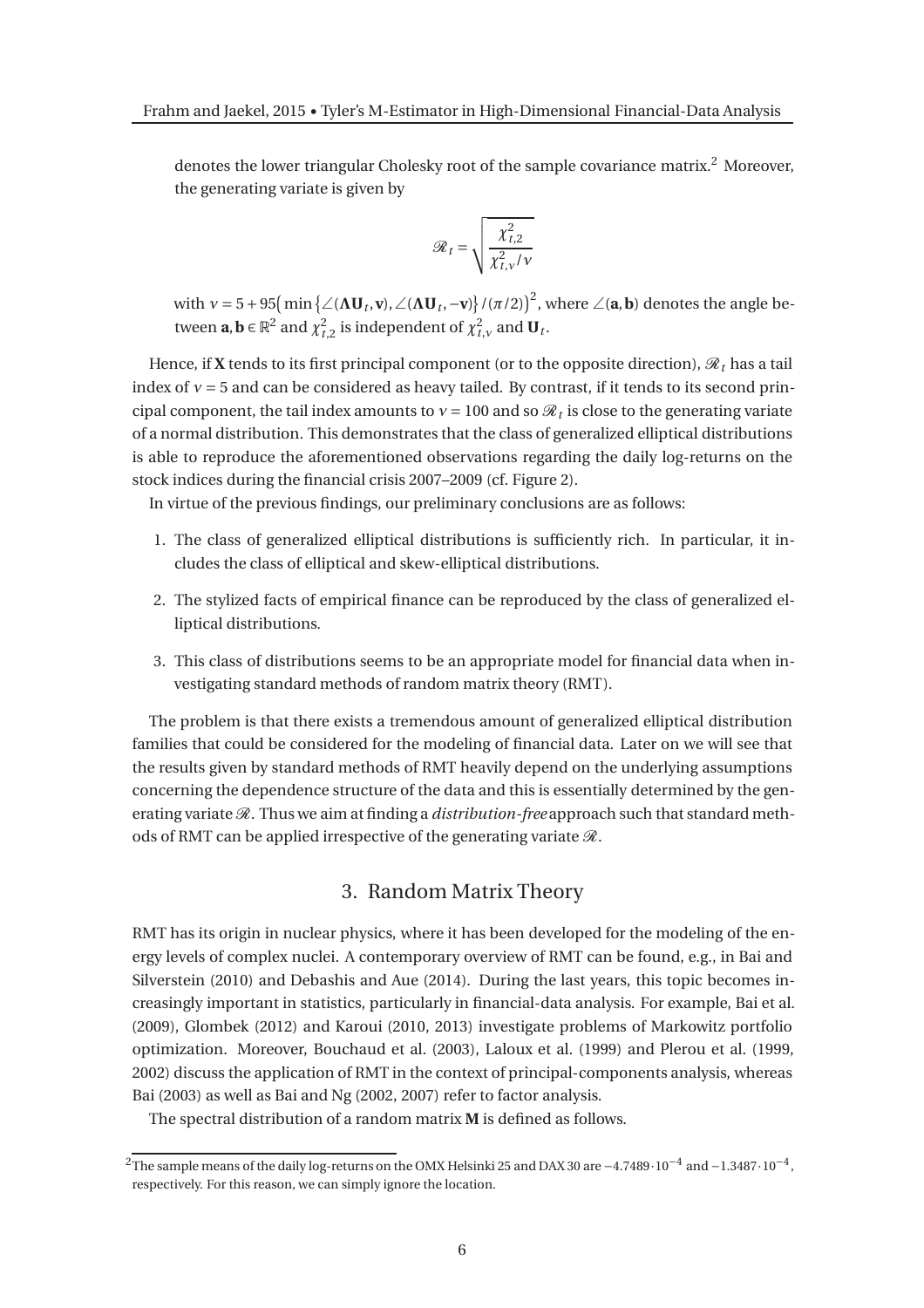**Definition 3** (Spectral distribution)**.** *Let* **M** *be a d*×*d symmetric random matrix with eigenvalues*  $\lambda_1, \lambda_2, \ldots, \lambda_d$ . Then the function

$$
F_{\mathbf{M}}(\lambda) = \frac{1}{d} \sum_{i=1}^{d} \mathbf{1}_{\lambda_i \leq \lambda}, \qquad \forall \lambda \in \mathbb{R},
$$

*is called the spectral distribution of* **M***.*

In multivariate analysis it is usually assumed that the number of dimensions, i.e., *d*, is fixed. By contrast, in RMT we have that  $d \to \infty$  as  $n \to \infty$ . This makes it possible to derive asymptotic results for high-dimensional data.

Let  $X_1, X_2, \ldots, X_n$  be a sequence of *d*-dimensional random vectors with zero mean. More precisely, we have that  $\mathbf{X}_t = (X_{1t}, X_{2t},..., X_{dt})$  with  $E(X_{it}) = 0$  for each sample element  $X_{it}$  (*i*, *t* = 1,2,...,*d*,*n*). The sample covariance matrix is given by

$$
\mathbf{S} = \frac{1}{n} \sum_{t=1}^{n} \mathbf{X}_t \mathbf{X}_t' \,.
$$

In the following  $\mathbf{I}_d$  denotes the  $d \times d$  identity matrix and  $x^+$  represents the positive part of  $x \in \mathbb{R}$ , i.e.,  $x^+$  = max {0, *x*}. In RMT it is typically assumed that the sample elements are independent and identically distributed (i.i.d.).

**Theorem 1** (Bai and Yin (1988))**.** *Suppose that the sample elements are i.i.d., have zero mean, unit variance, and finite fourth moment. Consider the random matrix*  $\mathbf{M} = \sqrt{n/d} (\mathbf{S} - \mathbf{I}_d)$ . Then *for all*  $\lambda \in \mathbb{R}$  *the spectral distribution*  $F_M(\lambda)$  *converges almost surely to*  $F_W(\lambda) = \int_{-\infty}^{\lambda} f_W(x) dx$  with

$$
f_{\rm W}(x) = \frac{1}{2\pi} (4 - x^2)^+
$$

 $as n, d \rightarrow \infty$  and  $n/d \rightarrow \infty$ .

This theorem guarantees that the eigenspectrum of the sample covariance matrix of a sequence of i.i.d. data converges to Wigner's semicircle law (Wigner, 1955, 1958) as  $n, d \rightarrow \infty$  and  $n/d \rightarrow \infty$ <sup>3</sup>. Indeed, this is a remarkable result, but in many practical applications, the number of observations, *n*, is not large enough compared to the number of dimensions, *d*. The following theorem only requires that  $n/d \rightarrow q$  with  $q \in ]0,\infty[$  and so the effective sample size  $n/d$  can be a small number.

**Theorem 2** (Bai and Silverstein (2010))**.** *Suppose that the sample elements are i.i.d., have zero mean, and unit variance. Then for all <sup>λ</sup>* <sup>∈</sup> <sup>R</sup> *the spectral distribution F***S**(*λ*) *converges almost surely to*  $F_{\text{MP}}(\lambda) = \int_{-\infty}^{\lambda} f_{\text{MP}}(x) dx$  with

$$
f_{\rm MP}(x) = \frac{q}{2\pi} \cdot \frac{\sqrt{(\lambda_+ - x)^+ (x - \lambda_-)^+}}{x}, \qquad \lambda_{\pm} = \left(1 \pm \frac{1}{\sqrt{q}}\right)^2,
$$

*as n, d → ∞ and n/d → a with*  $1 \le a < \infty$ *. In case*  $0 < a < 1$  *the limiting density is a mixture of a point mass at* 0 *and*  $f_{MP}(x)$  *with weights*  $1 - q$  *and*  $q$ *, respectively.* 

The limiting distribution that is given by Theorem 2 is known as the Marčenko-Pastur law (Marčenko and Pastur, 1967). It implies that all eigenvalues outside its support  $[(1-1/\sqrt{q})^2, (1+$  $1/\sqrt{q}$ <sup>2</sup> vanish asymptotically.

 $3\overline{1}$ The semicircle law implies that all eigenvalues outside its support [−2,2] vanish asymptotically.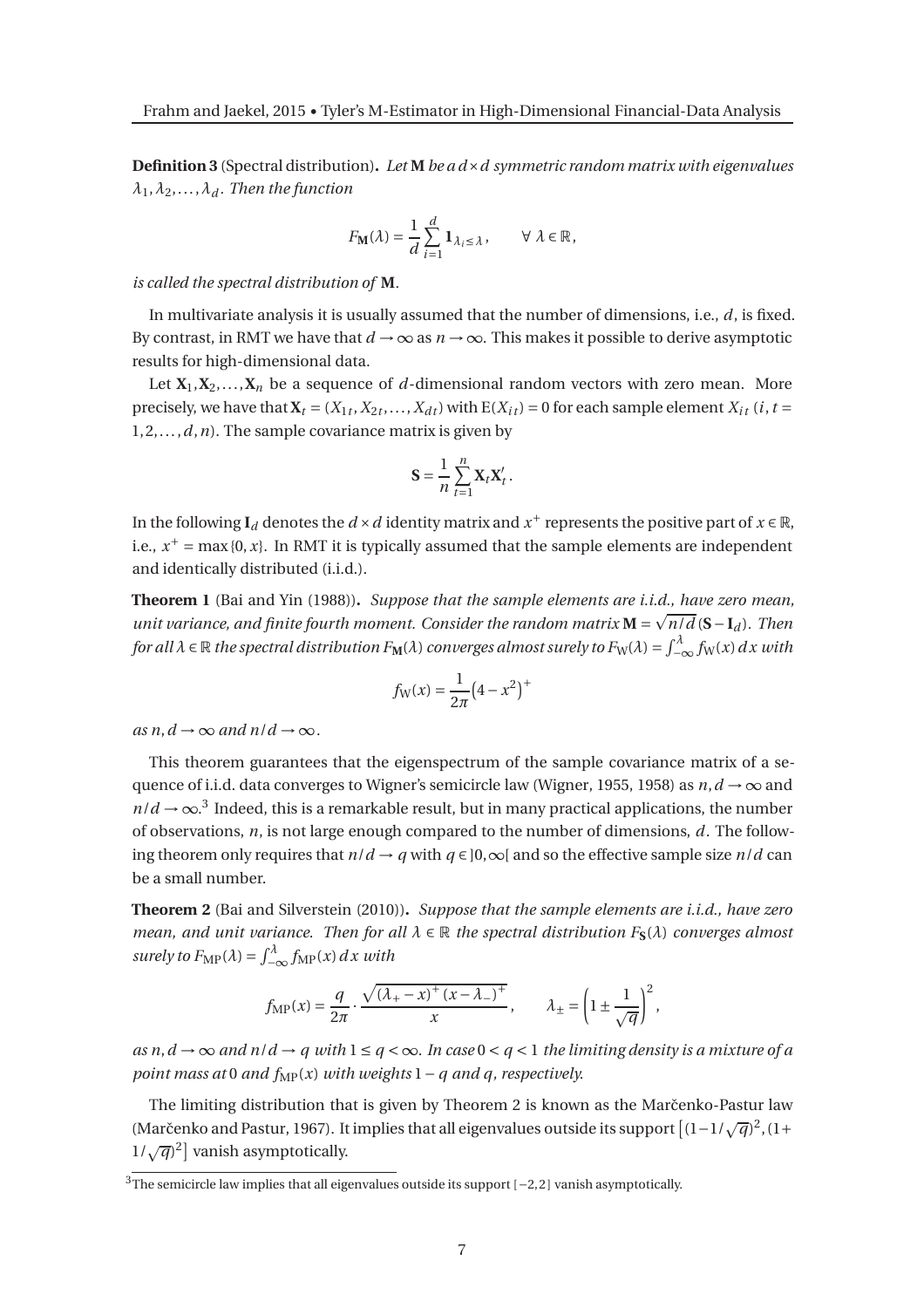

Figure 4: Eigenspectra of **S** based on non-elliptically, i.e., independent (left), vs. elliptically, i.e., uncorrelated (right), multivariate *t*-distributed data ( $n = 1000$ ,  $d = 500$ ) with 5 degrees of freedom. The green curve represents the density function of the Marčenko-Pastur law for  $q = 2$ .

## 4. Pitfall and Alternative

### 4.1. Sample Covariance Matrix

Consider a sample of 500-dimensional random vectors with sample size  $n = 1000$ , where the vector components are mutually independent and possess a standardized univariate *t*-distribution with 5 degrees of freedom. In the subsequent discussion this is said to be a multivariate *non-elliptical t*-distribution. The left-hand side of Figure 4 contains the eigenspectrum obtained by the sample covariance matrix. Obviously, this is consistent with the Marčenko-Pastur law. By contrast, suppose that the random vectors have a standardized multivariate *elliptical t*-distribution with 5 degrees of freedom. More precisely, it is supposed that the vector components are uncorrelated, i.e., **Σ** ∝ **I**<sub>500</sub>, but not independent. In this case the Marčenko-Pastur law is clearly violated.

More precisely, we find 27 spurious eigenvalues exceeding the Marčenko-Pastur upper bound  $\lambda_+ = (1 + 1/\sqrt{2})^2 = 2.91$  and the largest eigenvalue corresponds to 14.0528. In the physics literature, the exceeding eigenvalues are often considered as "signals" or "information" (see, e.g., Bouchaud et al., 2003, Laloux et al., 1999, Plerou et al., 1999, 2002). In terms of principalcomponents analysis, the exceeding eigenvalues could be interpreted as the contribution of the first principal components to the total variation of the data. Figure 4 demonstrates that in this case we would seriously overestimate the systematic risk of asset returns.

Theorem 2 does not require any specific distributional assumption. In the context of elliptical and generalized elliptical distributions this is a potential fallacy. It is well-known that the multivariate normal is the only elliptical distribution that allows for independent components. Hence, the problem is that the components of a spherically distributed random vector  $\mathbf{X} = \mathcal{R}\mathbf{U}$ are not independent unless  $\mathcal{R} \propto \chi_d$ , i.e., if **X** has a multivariate normal distribution. For example, if asset returns follow a multivariate elliptical *t*-distribution, they might be uncorrelated but never independent in the cross section. More precisely, short-term asset returns are tail dependent. This is the reason why the Marčenko-Pastur law in general does not work for spher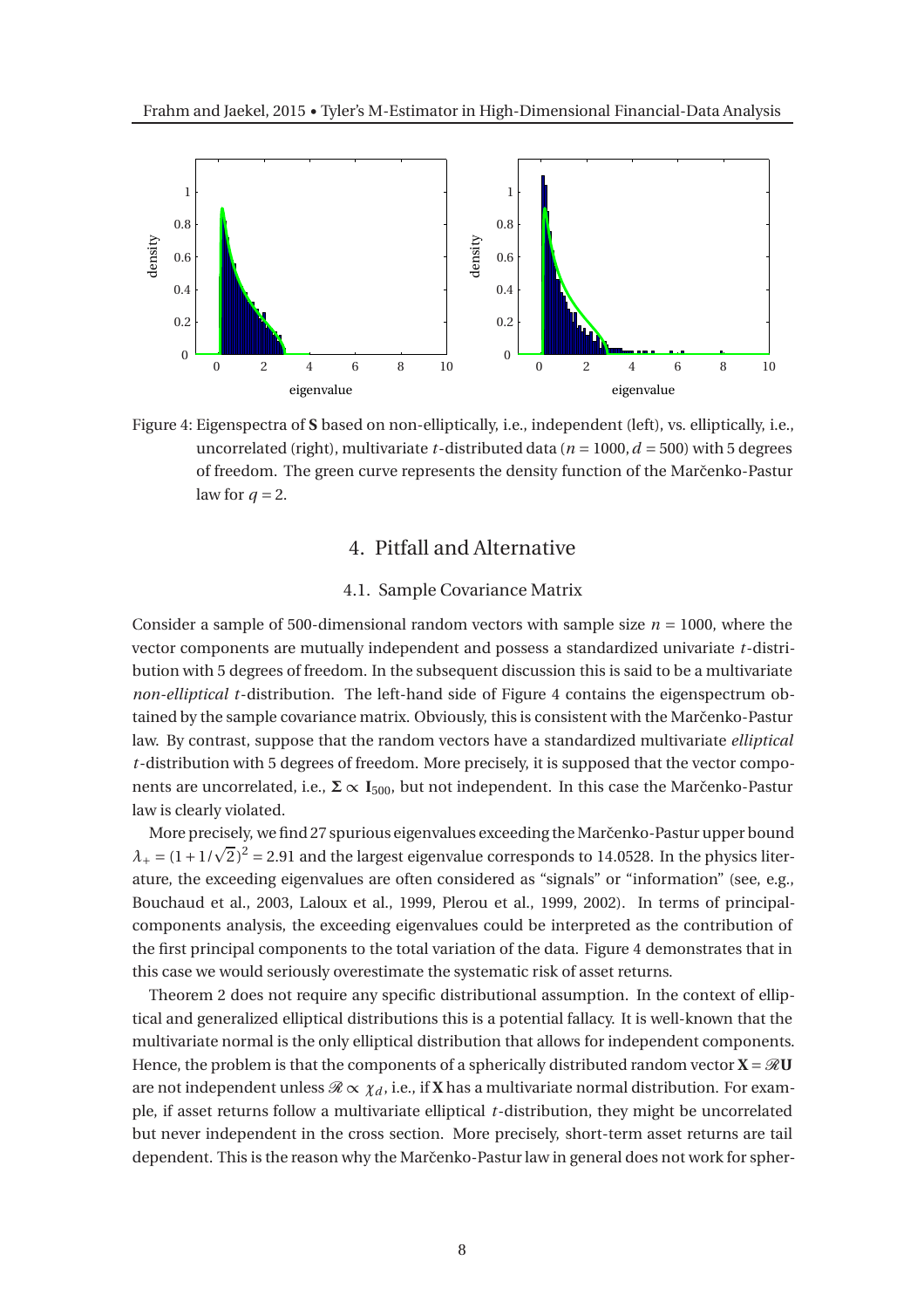ically distributed data.<sup>4</sup> We often have observations suggesting that the vector components are highly correlated. The smaller the tail index of the generating variate  $\mathcal{R}$ , i.e., the heavier the tails of **X**, the more spurious eigenvalues occur.

#### 4.2. Tyler's M-Estimator

Since daily asset returns follow a leptokurtic or heavy-tailed distribution, it seems natural to use a robust covariance matrix as an alternative to the sample covariance matrix. In the following discussion we focus on Tyler's M-estimator (Tyler, 1987a). Its many nice properties have been established, e.g., by Adrover (1998), Dümbgen (1998), Dümbgen and Tyler (2005), Frahm (2009), Frahm and Glombek (2012), Kent and Tyler (1988, 1991), Maronna and Yohai (1990), Paindaveine (2008), Tyler (1987b), etc. We do not take other estimators into consideration, because Tyler's M-estimator turns out to be a canonical choice in the context of financial time series. This will become clear by the end of this section.

If the log-returns are elliptically distributed and the second moment of  $\mathscr R$  is finite, we have that Var(**X**) =  $E(\mathcal{R}^2)/k \cdot \Sigma$ . However, in many applications of multivariate data analysis we need to know only the shape matrix of **X**, i.e.,  $\Omega = \Sigma / \sigma^2(\Sigma)$ , where  $\sigma^2$  is any scale function, i.e., a positive homogeneous function of degree 1 such that  $\sigma^2(\mathbf{I}_d) = 1$ .<sup>5</sup> The shape matrix  $\Omega$  reflects the linear dependence structure of **X**. Since the covariance matrix of **X** is proportional to **Σ**,  $S/\sigma^2$ (S) represents a consistent estimator for  $\Omega$ . In general, this is not satisfied if  ${\mathscr R}$  depends on **U**, i.e., if **X** is not elliptically distributed. In the subsequent discussion it is shown that Tyler's M-estimator is a canonical estimator for the linear dependence structure of any generalized elliptically distributed random vector **X**.

We assume that  $\mu = 0$ ,  $\Lambda \in \mathbb{R}^{d \times k}$  with rk $\Lambda = d$ , and  $\mathbb{P}(\mathscr{R} = 0) = 0$ , i.e., X has no point mass at its origin. Due to the stochastic representation of **X** given by Definition 2, the following relations hold:

$$
\frac{\mathbf{X}}{\|\mathbf{X}\|} = \frac{\mathcal{R}\Lambda\mathbf{U}}{\|\mathcal{R}\Lambda\mathbf{U}\|} = \text{sgn}(\mathcal{R})\frac{\Lambda\mathbf{U}}{\|\Lambda\mathbf{U}\|} = \text{sgn}(\mathcal{R})\mathbf{V}, \qquad \mathbf{V} := \Lambda\mathbf{U}.
$$
 (1)

The unit random vector  $sgn(\mathscr{R})V$  does not depend on the absolute value of  $\mathscr{R}$ . In particular, it is invariant under the occurrence of extreme values of  $\mathcal{R}$ . Nonetheless, sgn( $\mathcal{R}$ ) cannot be cancelled out and indeed  $sgn(\mathcal{R})$  may depend on **U**.

Suppose for the moment that sgn( $\mathcal{R}$ ) was known for each realization of  $\mathcal{R}$ , so that we can easily calculate every realization of **V**, i.e.,  $V_t = \text{sgn}(\mathcal{R}_t)X_t / ||X_t||$  for  $t = 1, 2, ..., n$ . The distribution of **<sup>V</sup>** depends on **<sup>Λ</sup>** only through **<sup>Σ</sup>** <sup>=</sup> **ΛΛ**<sup>⊤</sup> and thus we can estimate **<sup>Σ</sup>** by maximum likelihood. Interestingly, for this purpose we need no assumption about the generating variate  $\mathcal{R}$ . Even the dependence structure of  $\mathcal{R}$  and **U** is not relevant. Hence, the resulting estimator is distribution-free.

For deriving the corresponding ML-estimator, we have to calculate the density function of **V** and search for **T** =  $\Upsilon \Upsilon^{\top}$  with

$$
\Upsilon = \arg \max_{\Lambda} \prod_{t=1}^{n} \psi(\mathbf{V}_t; \Lambda),
$$

<sup>&</sup>lt;sup>4</sup>We know only two exceptions, i.e., (i)  $\mathcal{R} = \chi_d$  and (ii)  $\mathcal{R} = \sqrt{d}$  (Marčenko and Pastur, 1967).

<sup>&</sup>lt;sup>5</sup>For example, we could choose  $\sigma^2(\Sigma) = (\text{tr} \Sigma)/d$  so that  $\text{tr} \Omega = d$  or  $\sigma^2(\Sigma) = (\text{det} \Sigma)^{1/d}$  so that  $\text{det} \Sigma = 1$  (Frahm, 2009, Paindaveine, 2008).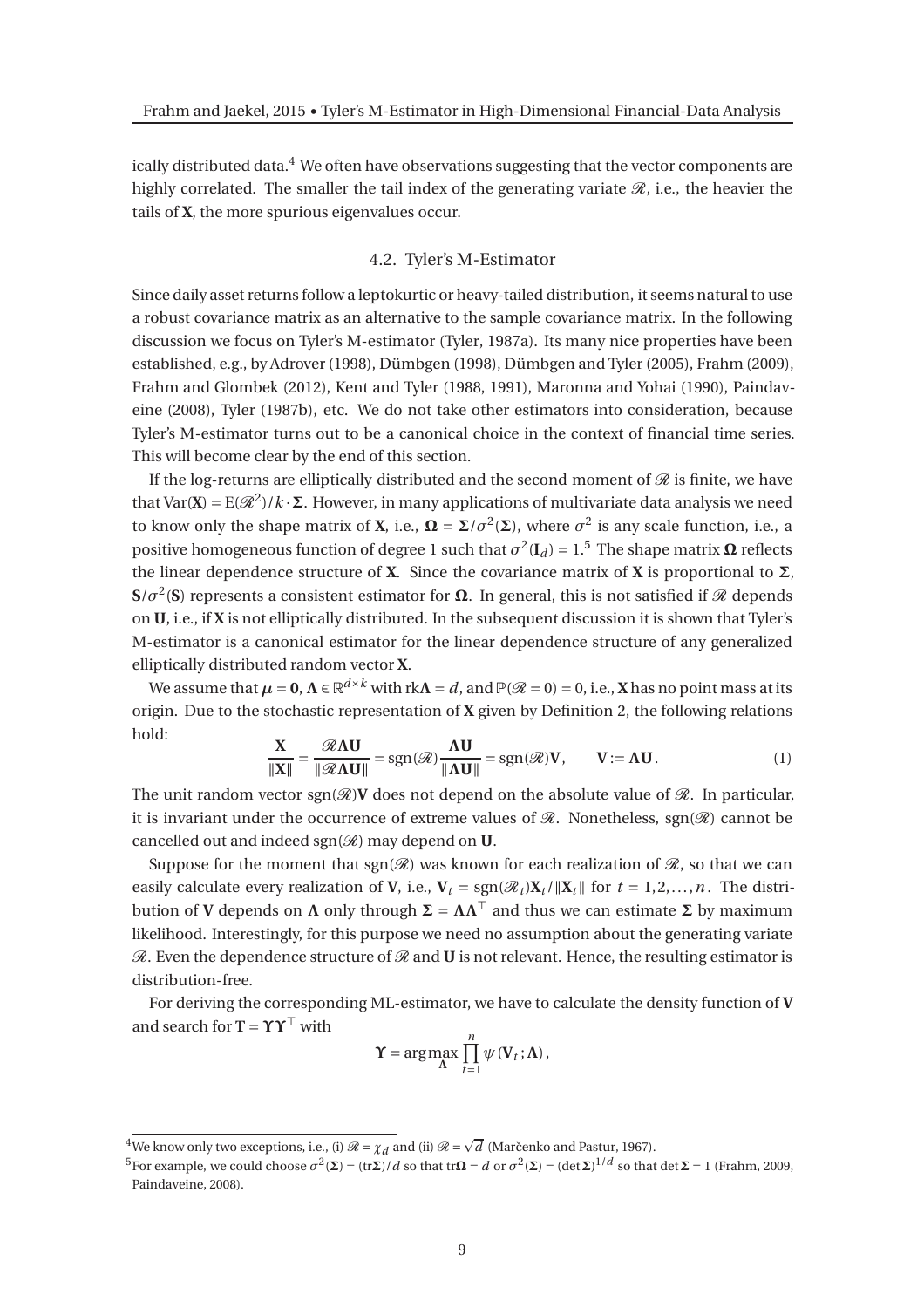

Figure 5: Density of the angular central Gaussian distribution of a 2-dimensional unit random vector generated by  $\Sigma_{11} = \Sigma_{22} \propto 1$  and  $\Sigma_{12} = \Sigma_{21} \propto 0.7$ .

where  $\psi(\mathbf{v})$  represents the density of **V** at  $\mathbf{v} \in \mathcal{S}^{d-1}$ . In the following theorem it is assumed without loss of generality that  $\det \Lambda = \det \Sigma = 1.6$ 

**Theorem 3.** Let  $\Lambda$  be a  $d \times k$  matrix with  $\kappa \Lambda = d$  and  $\det \Lambda = 1$ . Further, consider the matrix  $\Sigma = \Lambda \Lambda^T$ *. The density of the unit random vector*  $V = \Lambda U / \|\Lambda U\|$  *with respect to the uniform measure on*  $\mathcal{S}^{d-1}$  corresponds to

$$
\psi(\mathbf{v}) = \frac{\Gamma(d/2)}{2\pi^{d/2}} \cdot \sqrt{\mathbf{v}^{\top} \Sigma^{-1} \mathbf{v}}^{-d}
$$

*for all*  $\mathbf{v} \in \mathcal{S}^{d-1}$ .

*Proof.* See, e.g., Frahm (2004, pp. 59–60).

The distribution given by Theorem 3 is the angular central Gaussian distribution (Tyler, 1987b, Watson, 1983). Due to the Courant-Fischer Theorem, the density function *ψ* has a local extremum at  $\mathbf{w} \in \mathcal{S}^{d-1}$  if and only if **w** is an eigenvector of  $\Sigma$  and we have that  $\psi(\mathbf{w}) \propto \lambda^{d/2}$ , where *λ* is the eigenvalue associated with **w**.

Figure 5 exemplifies the density function of the angular central Gaussian. Note that  $\psi$  is symmetric, i.e.,  $\psi(\mathbf{v}) = \psi(-\mathbf{v})$ , and thus it is not necessary to know the sign of  $\mathcal{R}$  for calculating the ML-estimator based on the density function of the angular central Gaussian. This means our previous assumption is superfluous.

Now, consider a sample of generalized elliptically distributed observations  $X_1, X_2, \ldots, X_n$ . As noted by Tyler (1987b) and Frahm (2004, Sec. 4.2.2), $^7$  the desired ML-estimator is given by the fixed-point equation

$$
\mathbf{T} = \frac{d}{n} \sum_{t=1}^{n} \frac{\mathbf{V}_t \mathbf{V}_t'}{\mathbf{V}_t' \mathbf{T}^{-1} \mathbf{V}_t}.
$$
 (2)

Actually, this corresponds to Tyler's M-estimator (Tyler, 1987a), i.e.,

$$
\mathbf{T} = \frac{d}{n} \sum_{t=1}^{n} \frac{\mathbf{X}_t \mathbf{X}_t^{\top}}{\mathbf{X}_t^{\top} \mathbf{T}^{-1} \mathbf{X}_t}.
$$

 $\Box$ 

 $6$ This sort of normalization can be considered as canonical (Paindaveine, 2008).

 $7$ Tyler (1987b) refers only to elliptical distributions, whereas Frahm (2004) observes that the same result applies as well to generalized elliptical distributions.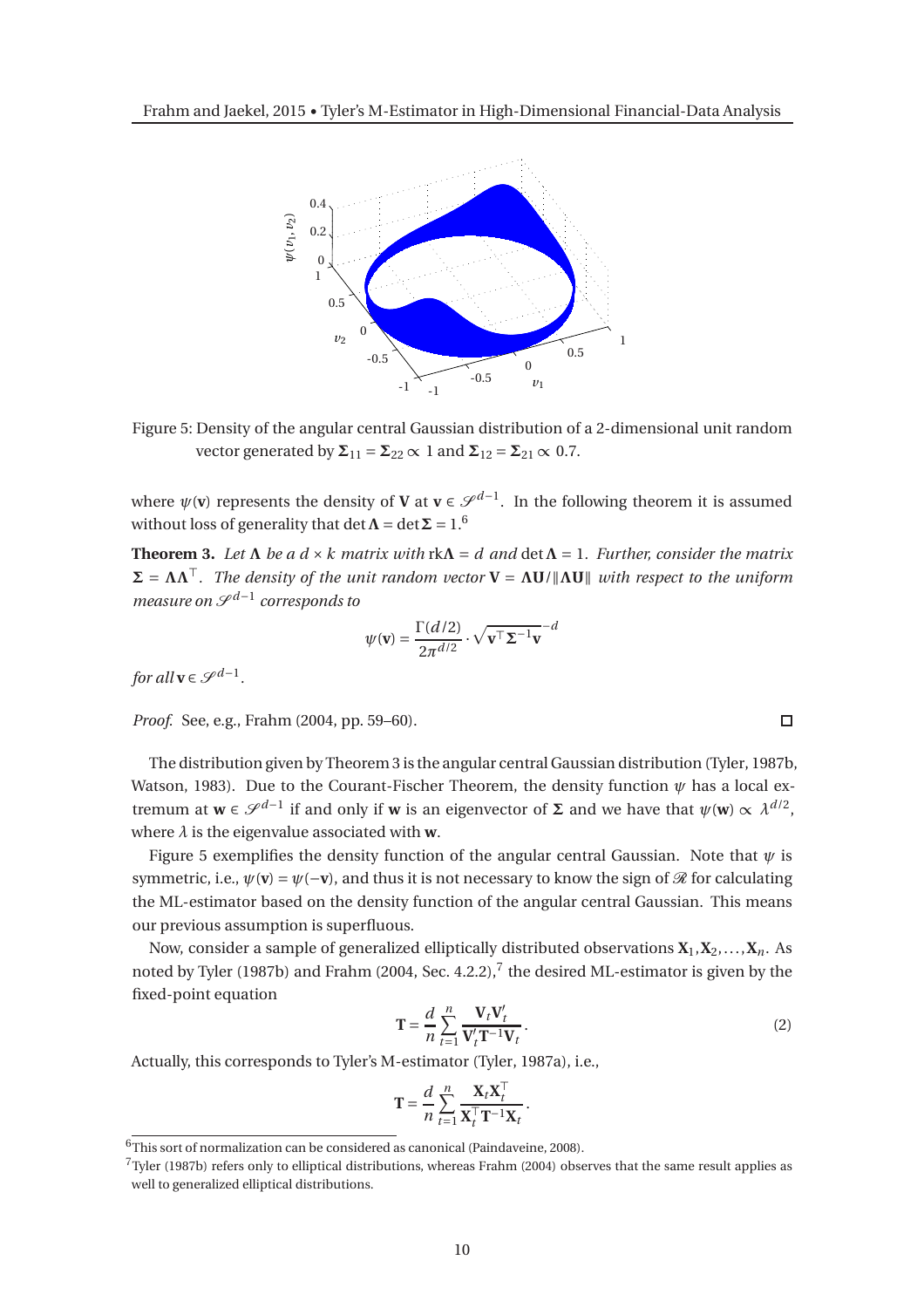

Figure 6: True dispersion matrix (middle), sample covariance matrix (left) and Tyler's Mestimator (right). The estimates are based on a sample of multivariate elliptically *t*distributed observations with sample size  $n = 1000$ ,  $d = 500$  dimensions, and  $v = 2$ degrees of freedom.

If the solution of this fixed-point equation exists, it is unique only up to a scaling constant. This means **T** must be normalized in any way and in the following we assume that tr**T** =  $d$ .

The right-hand side of Figure 6 contains a realization of Tyler's M-estimator **T**, based on a simulated sample of  $n = 1000$  multivariate elliptically *t*-distributed observations with  $d = 500$ dimensions and  $v = 2$  degrees of freedom. The true dispersion matrix  $\Sigma$  is a symmetric Toeplitz matrix, which can be seen in the middle of Figure 6. The corresponding realization of the sample covariance matrix **S** is depicted on the left-hand side of Figure 6. Obviously, **T** is a robust alternative to **S**.

At the beginning of this section we claimed that **T** is a canonical choice when dealing with financial time-series data. Asset returns typically exhibit nonlinear dependencies both in the cross section and in time. We already showed that the tail-dependence coefficients of the components of an elliptically distributed random vector **X** essentially depend on the tail index of its generating variate. Now, suppose that the time series  $X_1, X_2, \ldots, X_n$  is such that  $U_1, U_2, \ldots, U_n$  are serially independent, but in contrast  $\mathcal{R}_1,\mathcal{R}_2,\ldots,\mathcal{R}_n$  have a serial dependence structure. For example, the log-returns could be conditionally heteroscedastic. Our key note is that **T** depends only on  $\mathbf{U}_1, \mathbf{U}_2, \ldots, \mathbf{U}_n$ , i.e., the angular part, but not on  $\mathcal{R}_1, \mathcal{R}_2, \ldots, \mathcal{R}_n$ , i.e., the radial part of the data. This can be seen by re-writing Eq. 2:

$$
\mathbf{T} = \frac{d}{n} \sum_{t=1}^{n} \frac{\mathbf{\Lambda} \mathbf{U}_{t} \mathbf{U}_{t}^{\top} \mathbf{\Lambda}^{\top}}{\mathbf{U}_{t}^{\top} \mathbf{\Lambda}^{\top} \mathbf{T}^{-1} \mathbf{\Lambda} \mathbf{U}_{t}}.
$$

Hence, the solution of the fixed-point equation does not depend on  $\mathscr{R}_1,\mathscr{R}_2,\ldots,\mathscr{R}_n$  and so it does not matter how the sequence  $X_1, X_2, \ldots, X_n$  is driven by the generating variates both in the cross section or in time. This means the asset returns might depend on each other through their generating variates in an *arbitrary* way. Even the finite-sample distribution of **T** is not influenced by  $\mathcal{R}_1, \mathcal{R}_2, \ldots, \mathcal{R}_n$ . This makes **T** highly favorable for heavy-tailed financial time series, irrespective of whether the sample size, *n*, is large or small or the number of dimensions, *d*, is high or low.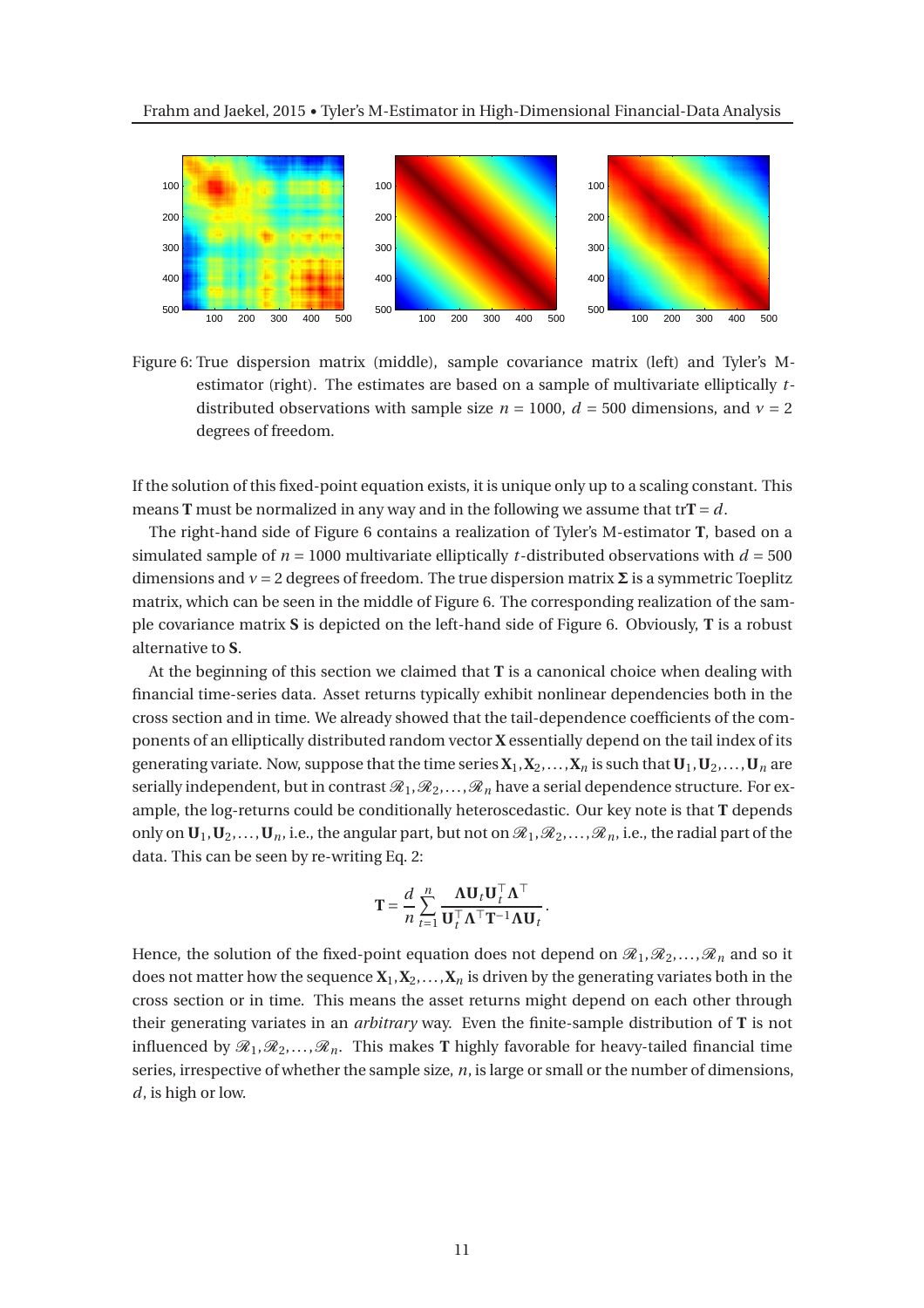## 5. Spectral Properties of Tyler's M-Estimator

In virtue of the aforementioned results we can expect that **T** is an appropriate alternative to **S** in the context of RMT. This is confirmed by the next theorem.

**Theorem 4** (Frahm and Glombek (2012)). Let  $X_1, X_2, \ldots, X_n$  be a sequence of d-dimensional gen*eralized spherically distributed random vectors whose angular parts* **U**1,**U**2,...,**U***<sup>n</sup> are mutually independent.* Consider the random matrix  $M = \sqrt{n/d} (T - I_d)$  with tr $T = d$ . Then for all  $\lambda \in \mathbb{R}$  the *spectral distribution*  $F_M(\lambda)$  *converges in probability to*  $F_W(\lambda) = \int_{-\infty}^{\lambda} f_W(x) dx$  with

$$
f_{\rm W}(x) = \frac{1}{2\pi} (4 - x^2)^+
$$

 $as n, d \rightarrow \infty$  and  $n/d \rightarrow \infty$ .

Hence, after an appropriate normalization, the spectral distribution of Tyler's M-estimator converges in probability to Wigner's semicircle law as  $n, d \to \infty$  but  $n/d \to \infty$ .<sup>8</sup> Hence, in contrast to Theorem 1, the components of **X** are not required to be independent. For other results related to Tyler's M-estimator in the case  $n, d \rightarrow \infty$  and  $n/d \rightarrow \infty$  see Dümbgen (1998).

The remaining question is whether the spectral distribution of **T** converges to the Marc̆enko-Pastur law in case  $n/d \rightarrow q < \infty$ . This is formalized by the following conjecture.

**Conjecture.** *Suppose that one of the following conditions is satisfied:*

- *1. The sample elements are i.i.d., have zero mean, finite variance, and a continuous distribution.*
- *2.* **X**1,**X**2,...,**X***<sup>n</sup> is a sequence of d -dimensional generalized spherically distributed random vectors whose angular parts* **U**1,**U**2,...,**U***<sup>n</sup> are mutually independent.*

*Then for all*  $\lambda \in \mathbb{R}$  *the spectral distribution*  $F_T(\lambda)$  *converges in probability to* 

$$
F_{\rm MP}(\lambda) = \int_{-\infty}^{\lambda} f_{\rm MP}(x) \, dx
$$

*with*

$$
f_{\rm MP}(x) = \frac{q}{2\pi} \cdot \frac{\sqrt{(\lambda_+ - x)^+ (x - \lambda_-)^+}}{x}, \qquad \lambda_{\pm} = \left(1 \pm \frac{1}{\sqrt{q}}\right)^2,
$$

*as n, d* → ∞ *and n*/*d* → *q* with  $1 ≤ q < ∞$ *. In case*  $0 < q < 1$  *the limiting density is a mixture of a point mass at* 0 *and*  $f_{MP}(x)$  *with weights*  $1 - q$  *and*  $q$ *, respectively.* 

Figure 7 demonstrates our conjecture. In contrast to Figure 6 we can see that the spectral distribution of **T** converges to the Marˇcenko-Pastur law both if the data are independent and if they are only uncorrelated.

Our arguments can be understood as follows. Suppose that the first condition of our conjecture is satisfied. Then we have that  $E(\mathbf{XX}^T) = \sigma^2 \mathbf{I}_d$ , where  $\sigma^2 > 0$  is the variance of any sample

 ${}^{8}$ In contrast to Theorem 1 and Theorem 2, Theorem 4 only states that the spectral distribution converges in probability but not almost surely. More details on the technical difficulties related to the proof of strong consistency can be found at the end of Frahm and Glombek (2012).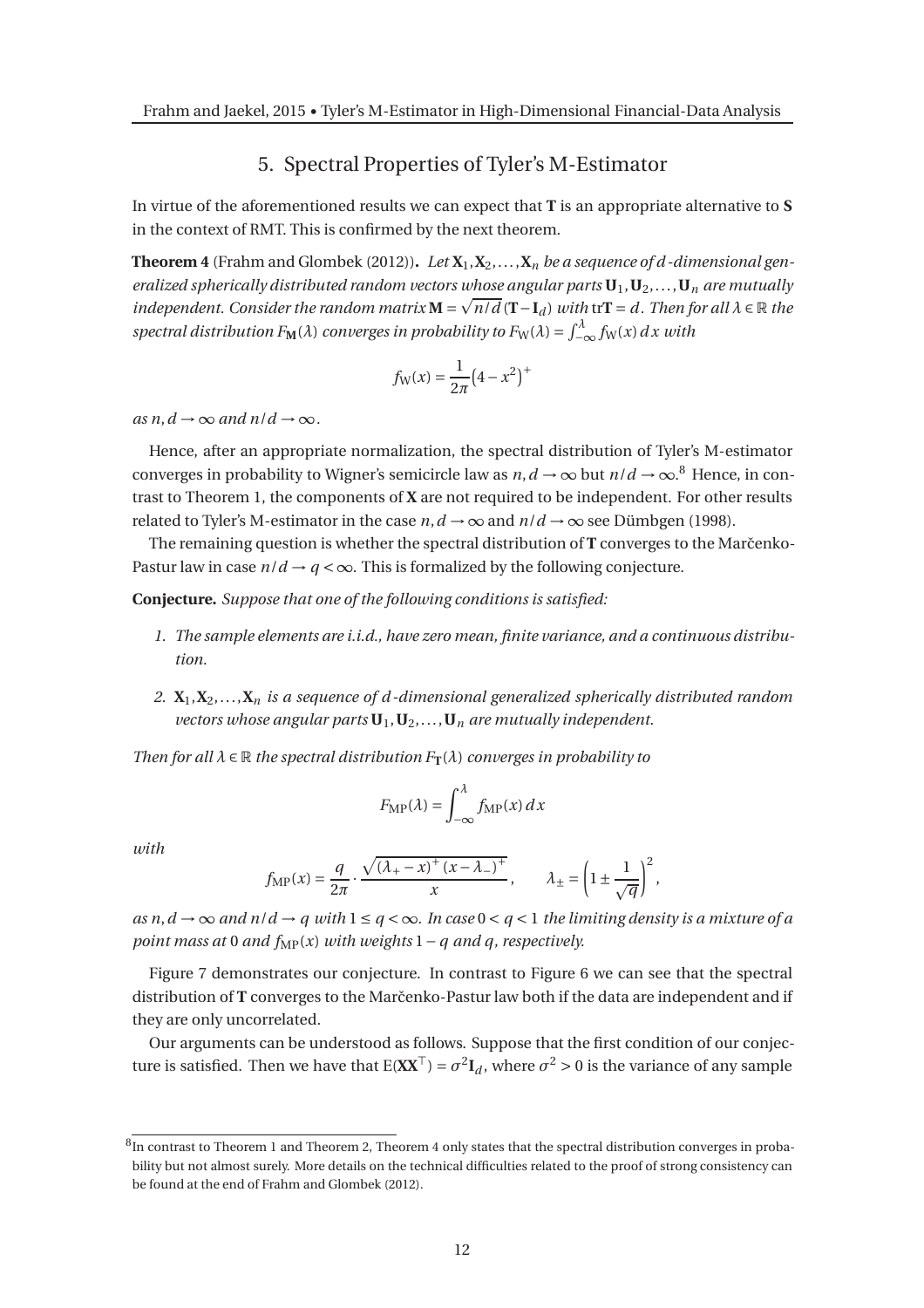

Figure 7: Eigenspectra of **T** based on non-elliptically, i.e., independent (left), vs. elliptically, i.e., uncorrelated (right), multivariate *t*-distributed data ( $n = 1000$ ,  $d = 500$ ) with 5 degrees of freedom. The green curve represents the density function of the Marčenko-Pastur law for  $q = 2$ .

element. Suppose that *d* is large. From the Law of Large Numbers we conclude that  $X^T X/d \approx \sigma^2$ and thus  $E[(XX<sup>T</sup>)/(X<sup>T</sup>X/d)] ≈ I_d$ . For this reason, Tyler's M-estimator

$$
\mathbf{T} = \frac{1}{n} \sum_{t=1}^{n} \frac{\mathbf{X}_t \mathbf{X}_t^{\top}}{\mathbf{X}_t^{\top} \mathbf{T}^{-1} \mathbf{X}_t / d}
$$

converges almost surely to a  $d \times d$  matrix that is close to  $I_d$  as  $n \to \infty$  (Tyler, 1987a). This means for all  $t = 1, 2, ..., n$  we expect that  $\mathbf{X}_t^T \mathbf{T}^{-1} \mathbf{X}_t / d \rightarrow_{\text{a.s.}} \sigma^2$  as  $n, d \rightarrow \infty$  and thus  $\mathbf{T} \approx \mathbf{S}$  if *d* and *n* are large. Here **S** denotes the sample covariance matrix of  $X_1/\sigma$ ,  $X_2/\sigma$ ,...,  $X_n/\sigma$ , which satisfies the global i.i.d. assumption of Theorem 2.

By contrast, if the second condition is satisfied, Tyler's M-estimator corresponds to

$$
\mathbf{T} = \frac{d}{n} \sum_{t=1}^{n} \frac{\mathbf{U}_t \mathbf{U}_t^{\top}}{\mathbf{U}_t^{\top} \mathbf{T}^{-1} \mathbf{U}_t} = \frac{d}{n} \sum_{t=1}^{n} \frac{(\chi_{d,t} \mathbf{U}_t)(\chi_{d,t} \mathbf{U}_t^{\top})}{(\chi_{d,t} \mathbf{U}_t^{\top}) \mathbf{T}^{-1} (\chi_{d,t} \mathbf{U}_t)} = \frac{1}{n} \sum_{t=1}^{n} \frac{\mathbf{Y}_t \mathbf{Y}_t^{\top}}{\mathbf{Y}_t^{\top} \mathbf{T}^{-1} \mathbf{Y}_t / d},
$$

where  $Y_t = \chi_{d,t} U_t$  ( $t = 1, 2, ..., n$ ) is a sequence of independent standard normally distributed random vectors. Now, due to the same arguments we obtain  $T \approx S$ , where S denotes the sample covariance matrix of  $Y_1, Y_2, \ldots, Y_n$ . It is clear that also the latter sample satisfies the global i.i.d. assumption of Theorem 2. Thus our intuition tells us that  $F_T$  and  $F_S$  converge to the same limit, i.e., to the Marčenko-Pastur law, if  $n, d \rightarrow \infty$  with  $n/d \rightarrow q < \infty$ . Nonetheless, the proof of our conjecture is formidable and, to the best of our knowledge, still missing in the literature.

## Acknowledgement

We thank David Tyler for his valuable and encouraging comments as well as Karl Mosler for his important suggestions. We also thank Marc Hallin, Frank Hampel, Ingo Klein, Hans-Rudolf Künsch, Alexander McNeil, Davy Paindaveine, and Bernd Rosenow for our fruitful discussions. Special thanks go to Hannu Oja. Without his scientific contributions this paper might have never been accomplished.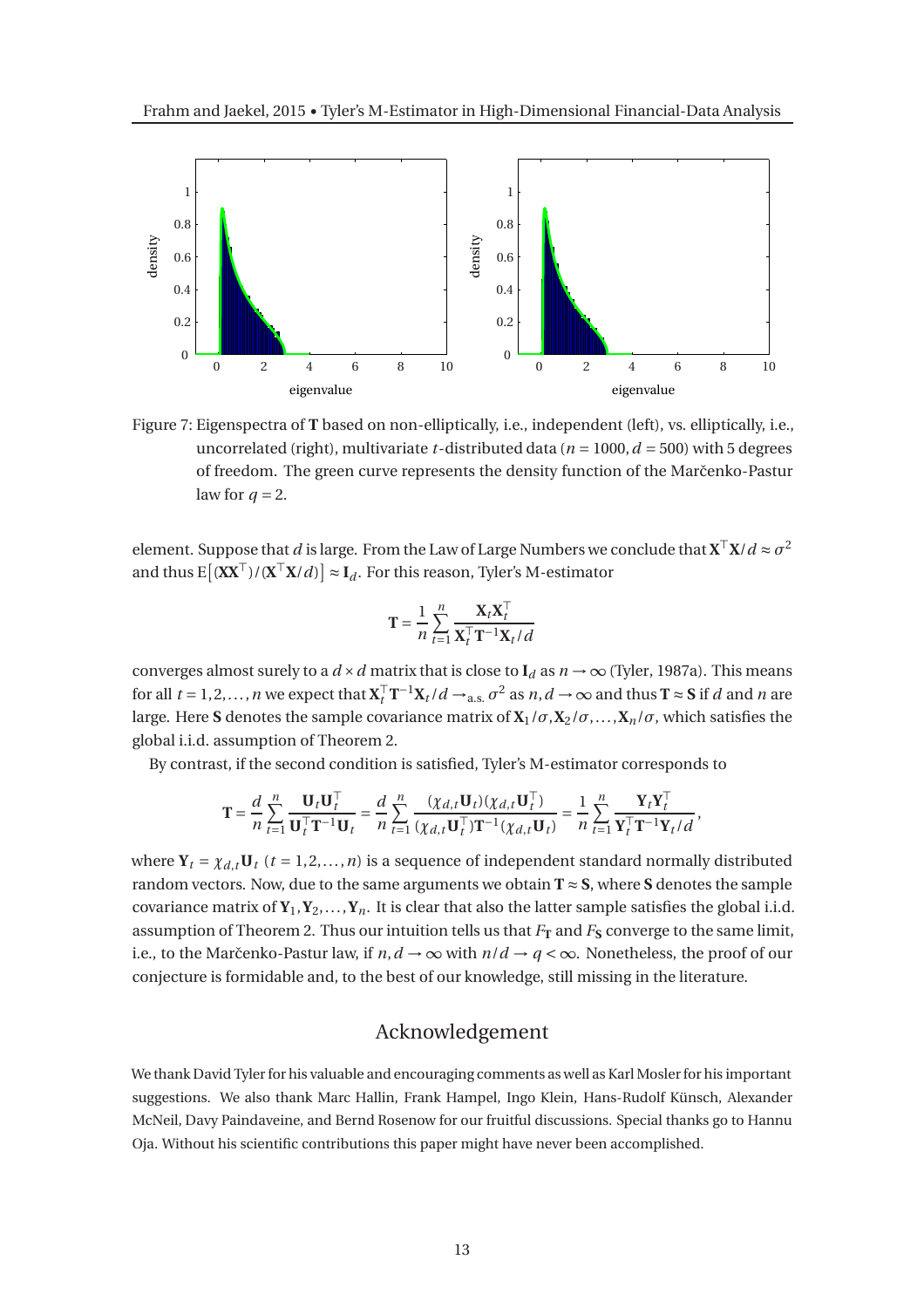## References

- J.G. Adrover (1998), 'Minimax bias-robust estimation of the dispersion matrix of a multivariate distribution', *Annals of Statistics* **26**, pp. 2301–2320.
- B.C. Arnold and R.J. Beaver (2004), 'Elliptical Models Subject to Hidden Truncation or Selective Sampling', in: M.G. Genton, ed., 'Skew-Elliptical Distributions and Their Applications: A Journey Beyond Normality', Chapter 6, Chapman & Hall.
- J. Bai (2003), 'Inferential theory for factor models for large dimensions', *Econometrica* **71**, pp. 135–171.
- J. Bai and S. Ng (2002), 'Determining the number of factors in approximate factor models', *Econometrica* **70**, pp. 191–221.
- J. Bai and S. Ng (2007), 'Determining the number of primitive shocks in factor models', *Journal of Business & Economic Statistics* **25**, pp. 52–60.
- Z.D. Bai, H. Liu, and W.-K. Wong (2009), 'On the Markowitz mean-variance analysis of selffinancing portfolios', *Risk and Decision Analysis* **1**, pp. 35–42.
- Z.D. Bai and J.W. Silverstein (2010), *Spectral Analysis of Large Dimensional Random Matrices*, Springer, 2 Edition.
- Z.D. Bai and Y.Q. Yin (1988), 'Convergence to the semicircle law', *Annals of Probability* **16**, pp. 863–875.
- N.H. Bingham and R. Kiesel (2002), 'Semi-parametric modelling in finance: theoretical foundation', *Quantitative Finance* **2**, pp. 241–250.
- J.-P. Bouchaud, R. Cont, and M. Potters (1997), 'Scaling in stock market data: stable laws and beyond', in: B. Dubrulle, F. Graner, and D. Sornette, eds., 'Scale Invariance and Beyond. Proceedings of the CNRS Workshop on Scale Invariance, Les Houches, March 1997', EDP-Springer.
- J.-P. Bouchaud, M. Mézard, and M. Potters (2003), *Theory of Financial Risk and Derivative Pricing: From Statistical Physics to Risk Management*, Cambridge University Press.
- M.D. Branco and D.K. Dey (2001), 'A general class of multivariate skew-elliptical distributions', *Journal of Multivariate Analysis* **79**, pp. 99–113.
- W. Breymann, A. Dias, and P. Embrechts (2003), 'Dependence structures for multivariate highfrequency data in finance', *Quantitative Finance* **3**, pp. 1–14.
- S. Cambanis, S. Huang, and G. Simons (1981), 'On the theory of elliptically contoured distributions', *Journal of Multivariate Analysis* **11**, pp. 368–385.
- G. De Luca and G. Rivieccio (2012), 'Multivariate tail dependence coefficients for Archimedean copulae', in: A. Di Ciaccio, M. Coli, and J.M.A. Ibanez, eds., 'Advanced Statistical Methods for the Analysis of Large Data-Sets', Studies in Theoretical and Applied Statistics, pp. 287–296, Springer.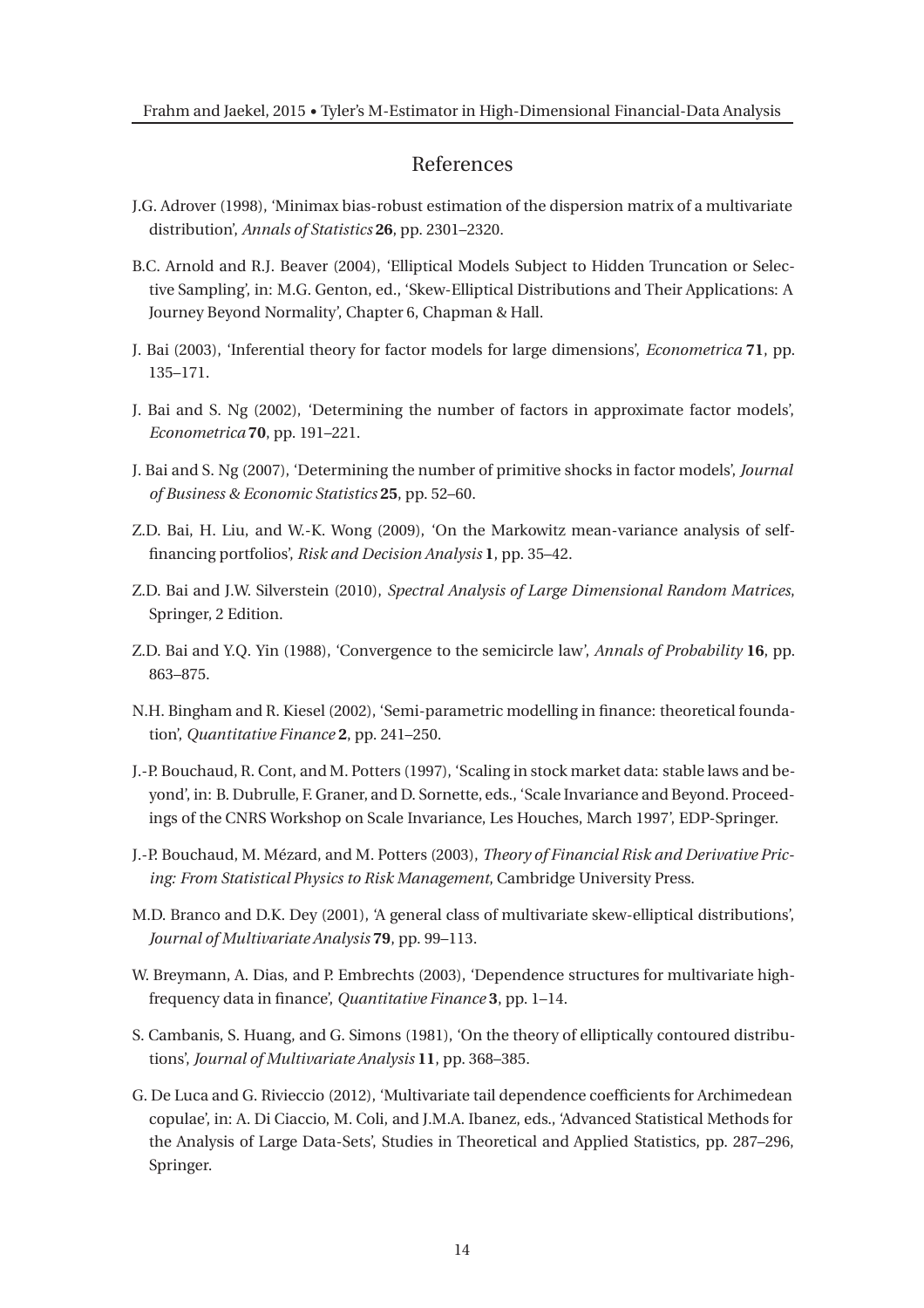- P. Debashis and A. Aue (2014), 'Random matrix theory in statistics: A review', *Journal of Statistical Planning and Inference* **150**, pp. 1–29.
- Z. Ding, C.W.J. Granger, and R.F. Engle (1993), 'A long memory property of stock market returns and a new model', *Journal of Empirical Finance* **1**, pp. 83–106.
- L. Dümbgen (1998), 'On Tyler's M-functional of scatter in high dimension', *Annals of the Institute of Statistical Mathematics* **50**, pp. 471–491.
- L. Dümbgen and D.E. Tyler (2005), 'On the breakdown properties of some multivariate Mfunctionals', *Scandinavian Journal of Statistics* **32**, pp. 247–264.
- E. Eberlein and U. Keller (1995), 'Hyperbolic distributions in finance', *Bernoulli* **1**, pp. 281–299.
- P. Embrechts, C. Klüppelberg, and T. Mikosch (1997), *Modelling Extremal Events (for Insurance and Finance)*, Springer.
- R.F. Engle (1982), 'Autoregressive conditional heteroscedasticity with estimates of the variance of United Kingdom inflation', *Econometrica* **50**, pp. 987–1007.
- E.F. Fama (1965), 'The behavior of stock market prices', *Journal of Business* **38**, pp. 34–105.
- KT. Fang, S. Kotz, and KW. Ng (1990), *Symmetric Multivariate and Related Distributions*, Chapman & Hall.
- H. Ferreira and M. Ferreira (2012), 'On extremal dependence of block vectors', *Kybernetika* **48**, pp. 988–1006.
- G. Frahm (2004), *Generalized Elliptical Distributions: Theory and Applications*, Ph.D. thesis, University of Cologne.
- G. Frahm (2006), 'On the extremal dependence coefficient of multivariate distributions', *Statistics and Probability Letters* **76**, pp. 1470–1481.
- G. Frahm (2009), 'Asymptotic distributions of robust shape matrices and scales', *Journal of Multivariate Analysis* **100**, pp. 1329–1337.
- G. Frahm and K. Glombek (2012), 'Semicircle law of Tyler's M-estimator for scatter', *Statistics and Probability Letters* **82**, pp. 959–964.
- G. Frahm, M. Junker, and A. Szimayer (2003), 'Elliptical copulas: applicability and limitations', *Statistics and Probability Letters* **63**, pp. 275–286.
- K. Glombek (2012), *High-Dimensionality in Statistics and Portfolio Optimization*, Ph.D. thesis, University of Cologne.
- H. Joe (1997), *Multivariate Models and Dependence Concepts*, Chapman & Hall.
- M. Junker and A. May (2005), 'Measurement of aggregate risk with copulas', *Econometrics Journal* **8**, pp. 428–454.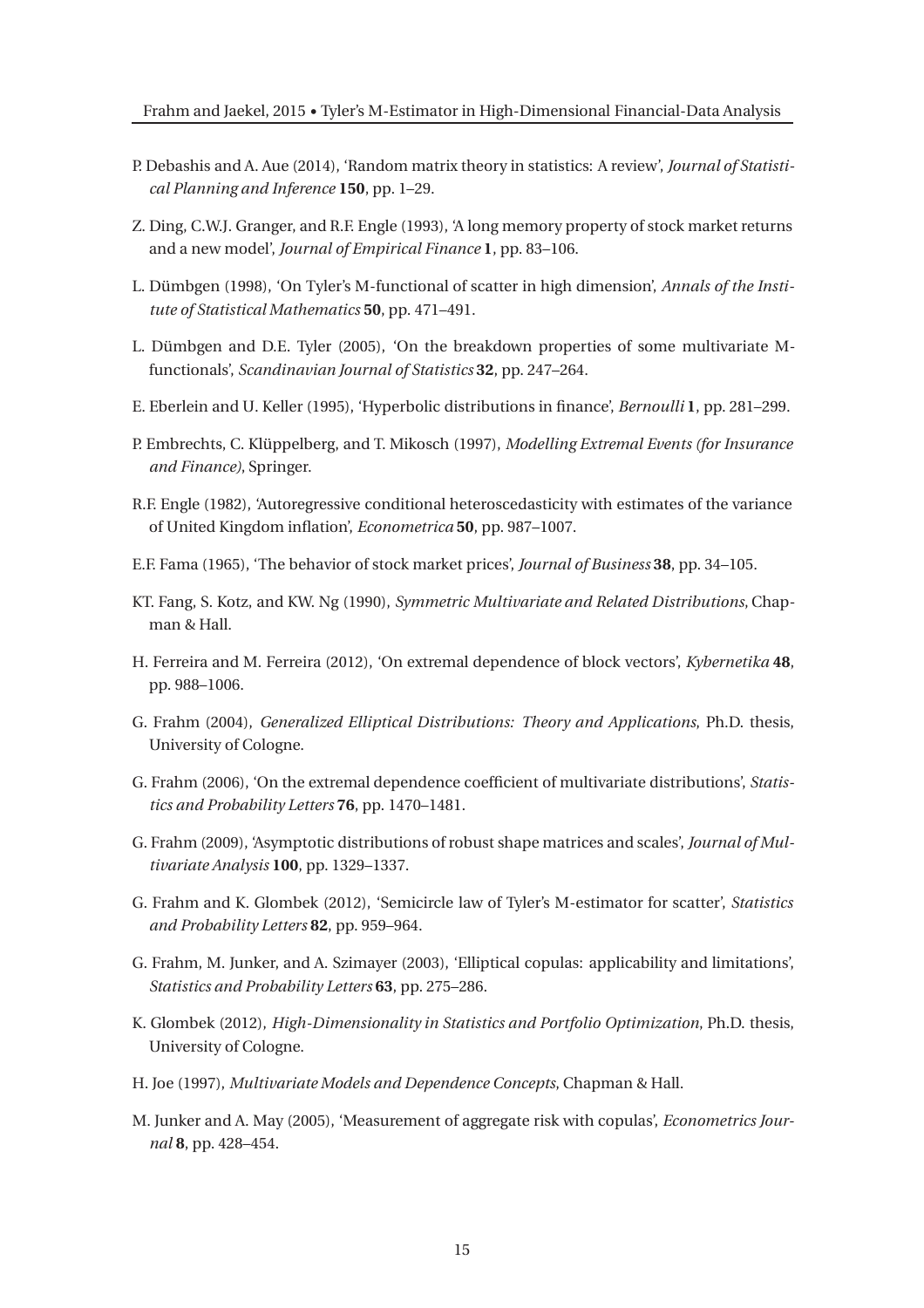- N.E. Karoui (2010), 'High-dimensionality effects in the Markowitz problem and other quadratic programs with linear constraints: risk underestimation', *Annals of Statistics* **38**, pp. 3487– 3566.
- N.E. Karoui (2013), 'On the realized risk of high-dimensional Markowitz portfolios', *SIAM Journal on Financial Mathematics* **4**, pp. 737–783.
- D. Kelker (1970), 'Distribution theory of spherical distributions and a location-scale parameter generalization', *Sankhya A* **32**, pp. 419–430.
- J.T. Kent and D.E. Tyler (1988), 'Maximum likelihood estimation for the wrapped Cauchy distribution', *Journal of Applied Statistics* **15**, pp. 247–254.
- J.T. Kent and D.E. Tyler (1991), 'Redescending M-estimates of multivariate location and scatter', *Annals of Statistics* **19**, pp. 2102–2119.
- S. Kring, S.T. Rachev, M. Höchstötter, et al. (2009), 'Multi-tail generalized elliptical distributions for asset returns', *The Econometrics Journal* **12**, pp. 272–291.
- L. Laloux, P. Cizeau, J.P. Bouchaud, et al. (1999), 'Noise dressing of financial correlation matrices', *Physical Review Letters* **83**, pp. 1467–1470.
- J. Liu and D.K. Dey (2004), 'Skew-Elliptical Distributions', in: M.G. Genton, ed., 'Skew-Elliptical Distributions and Their Applications: A Journey Beyond Normality', Chapter 3, Chapman & Hall.
- B. Mandelbrot (1963), 'The variation of certain speculative prices', *Journal of Business* **36**, pp. 394–419.
- R. Maronna and V. Yohai (1990), 'The maximum bias of robust covariances', *Communications in Statistics: Theory and Methods* **19**, pp. 3925–3933.
- V.A. Marčenko and L.A. Pastur (1967), 'Distribution of eigenvalues for some sets of random matrices', *Mathematics of the USSR Sbornik* **72**, pp. 457–483.
- A.J. McNeil, R. Frey, and P. Embrechts (2005), *Quantitative Risk Management*, Princeton University Press.
- T. Mikosch (2003), 'Modeling dependence and tails of financial time series', in: B. Finkenstaedt and H. Rootzén, eds., 'Extreme Values in Finance, Telecommunications, and the Environment', Chapman & Hall.
- R.B. Nelsen (2006), *An Introduction to Copulas*, Springer, 2nd Edition.
- D. Paindaveine (2008), 'A canonical definition of shape', *Statistics and Probability Letters* **78**, pp. 2240–2247.
- V. Plerou, P. Gopikrishnan, B. Rosenow, et al. (1999), 'Universal and nonuniversal properties of cross correlations in financial time series', *Physical Review Letters* **83**, pp. 1471–1474.
- V. Plerou, P. Gopikrishnan, B. Rosenow, et al. (2002), 'Random matrix approach to cross correlations in financial data', *Physical Review E* **65**, art.-no. 066126.